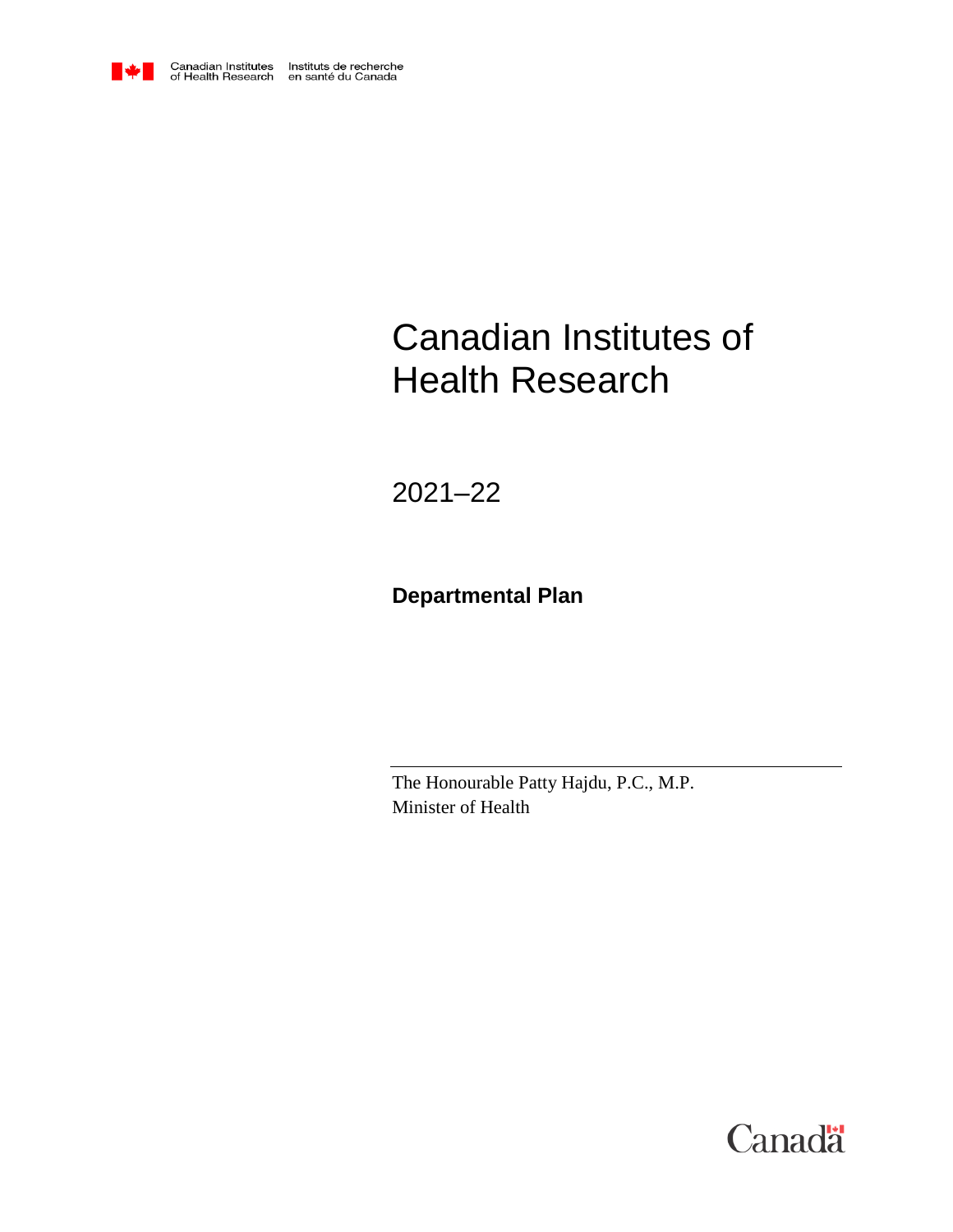#### **Canadian Institutes of Health Research (CIHR)**

At the Canadian Institutes of Health Research (CIHR), we know that research has the power to change lives. As Canada's health research investment agency, we collaborate with partners and researchers to support the discoveries and innovations that improve our health and strengthen our health care system.

Canadian Institutes of Health Research 160 Elgin Street, 9th Floor Address Locator 4809A Ottawa, Ontario K1A 0W9 [www.cihr-irsc.gc.ca](http://www.cihr-irsc.gc.ca/)

Also available on the Web in PDF and HTML formats © Her Majesty the Queen in Right of Canada (2021)

Cat. No. MR1-29E-PDF

ISSN 2371-6827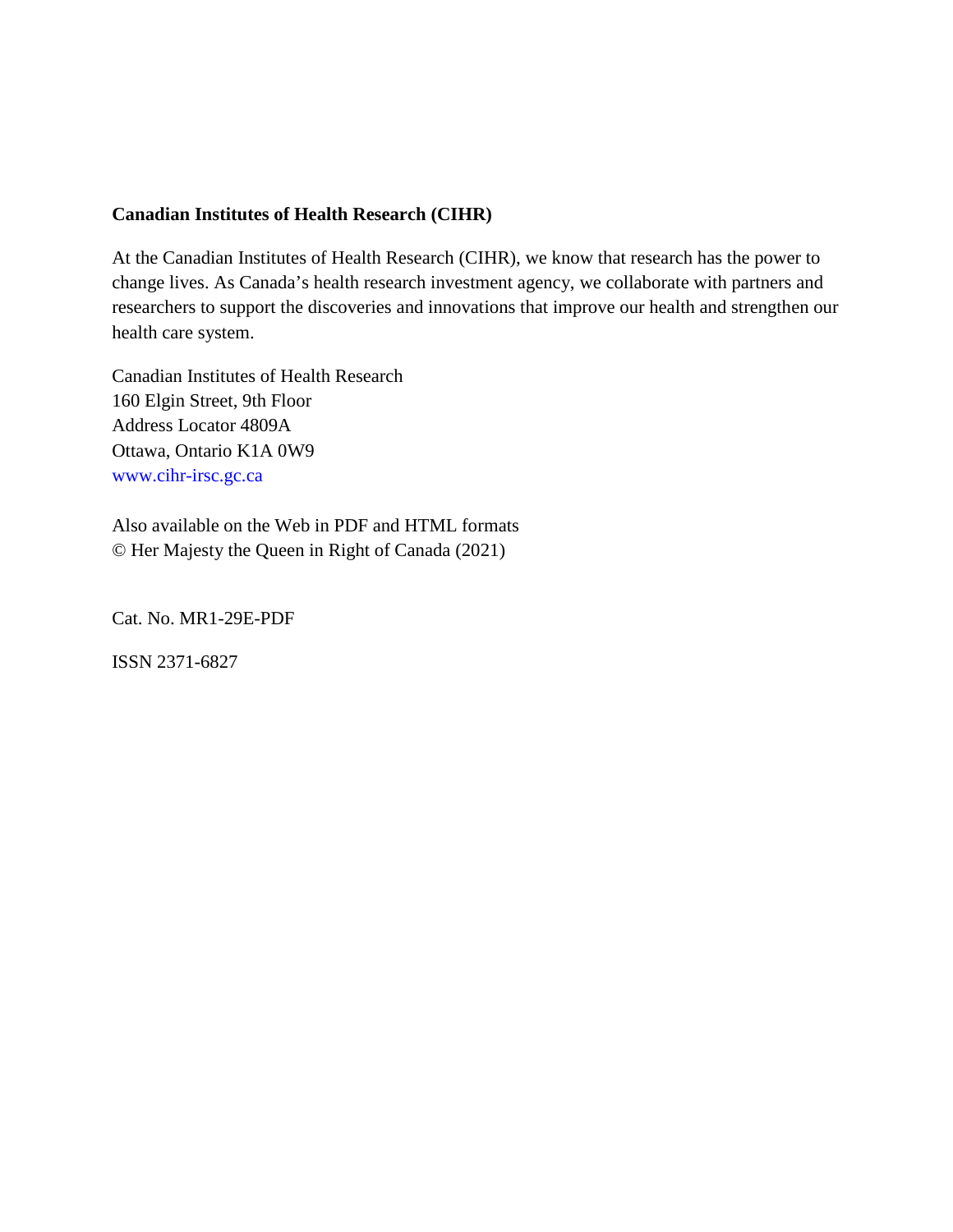# Table of contents

| Core responsibilities: planned results and resources, and key risks 5 |
|-----------------------------------------------------------------------|
|                                                                       |
|                                                                       |
|                                                                       |
|                                                                       |
|                                                                       |
|                                                                       |
| Future-oriented Condensed statement of operations 20                  |
|                                                                       |
|                                                                       |
| Raison d'être, mandate and role: who we are and what we do  21        |
|                                                                       |
|                                                                       |
| Supporting information on the program inventory  25                   |
|                                                                       |
|                                                                       |
|                                                                       |
|                                                                       |
|                                                                       |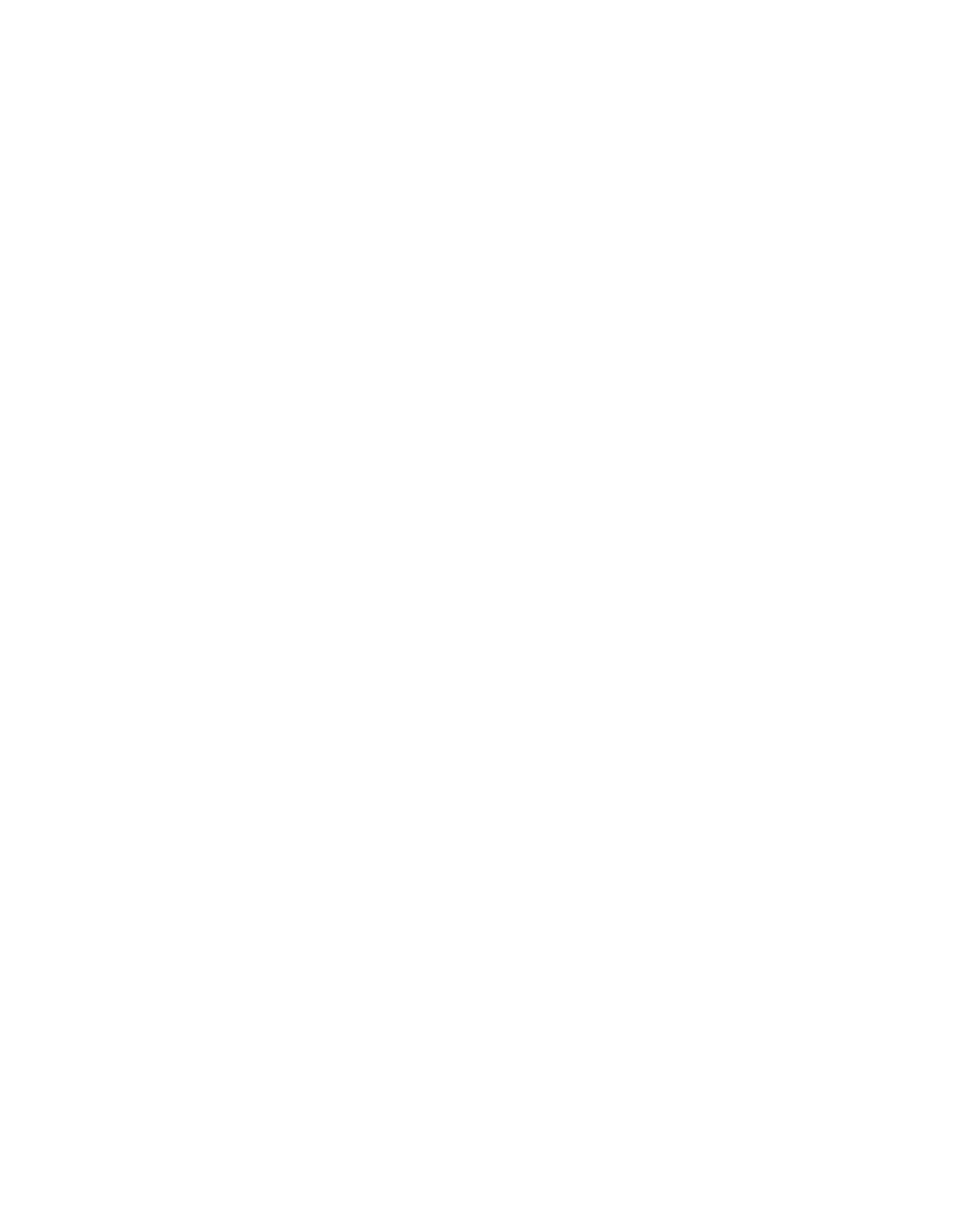# <span id="page-4-0"></span>From the Minister

I am pleased to present the 2021–22 Departmental Plan of the Canadian Institutes of Health Research (CIHR).

The COVID-19 pandemic will continue to be a focal point for CIHR and the entire Health Portfolio this year, as we maintain our wholeof-government approach to preventing the spread of the virus and protecting Canadians.

CIHR has made significant investments in COVID-19 research that have allowed Canada to emerge as a leader in the global effort to fight the pandemic, support those who are most affected, and safeguard our research communities. CIHR's proven ability to deliver rapid research funding and virtual peer review have been critical factors in our whole-of-government approach, and the agency stands ready to



provide similar assistance as the situation on the ground continues to evolve. CIHR will continue to mobilize the Canadian research community and collaborate with the Health Portfolio to respond effectively to the crisis over the coming months.

Given this new reality and the importance of protecting Canadians against future pandemics, CIHR will also lead the creation of the Government of Canada's new Centre for Pandemic Preparedness and Health Emergencies Research. It is expected that the Centre will enable Canada to produce a more coordinated research agenda; contribute to ongoing communication on the role of science in addressing health emergencies; engage First Nations, Inuit and Métis communities, international partners, and non-government organizations; and support performance measurement, reporting, and risk management in the context of business continuity planning.

2021 will be a landmark year for CIHR with the launch of the new *CIHR Strategic Plan 2021– 2031: A Vision for a Healthier Future*, which will guide the agency's research investments over the coming decade. The plan sets out a bold vision for improving the health of Canadians, with a particular emphasis on strengthening equity, diversity, and inclusion across the health research ecosystem. This strategic plan was the result of the most comprehensive consultation process in CIHR's 20-year history, involving input from key stakeholders from all levels of government, the research community (both domestic and international), academia, First Nations, Inuit and Métis organizations and communities, the health care and charitable sectors, and the Canadian public. I look forward to following the progress that CIHR will make over the coming years in implementing this bold plan.

I encourage Canadians to read this 2021–22 Departmental Plan to learn more about how CIHRfunded research will help to improve our health, strengthen our health care system, and protect us from future infectious disease outbreaks.

**The Honourable Patty Hajdu, P.C., M.P. Minister of Health**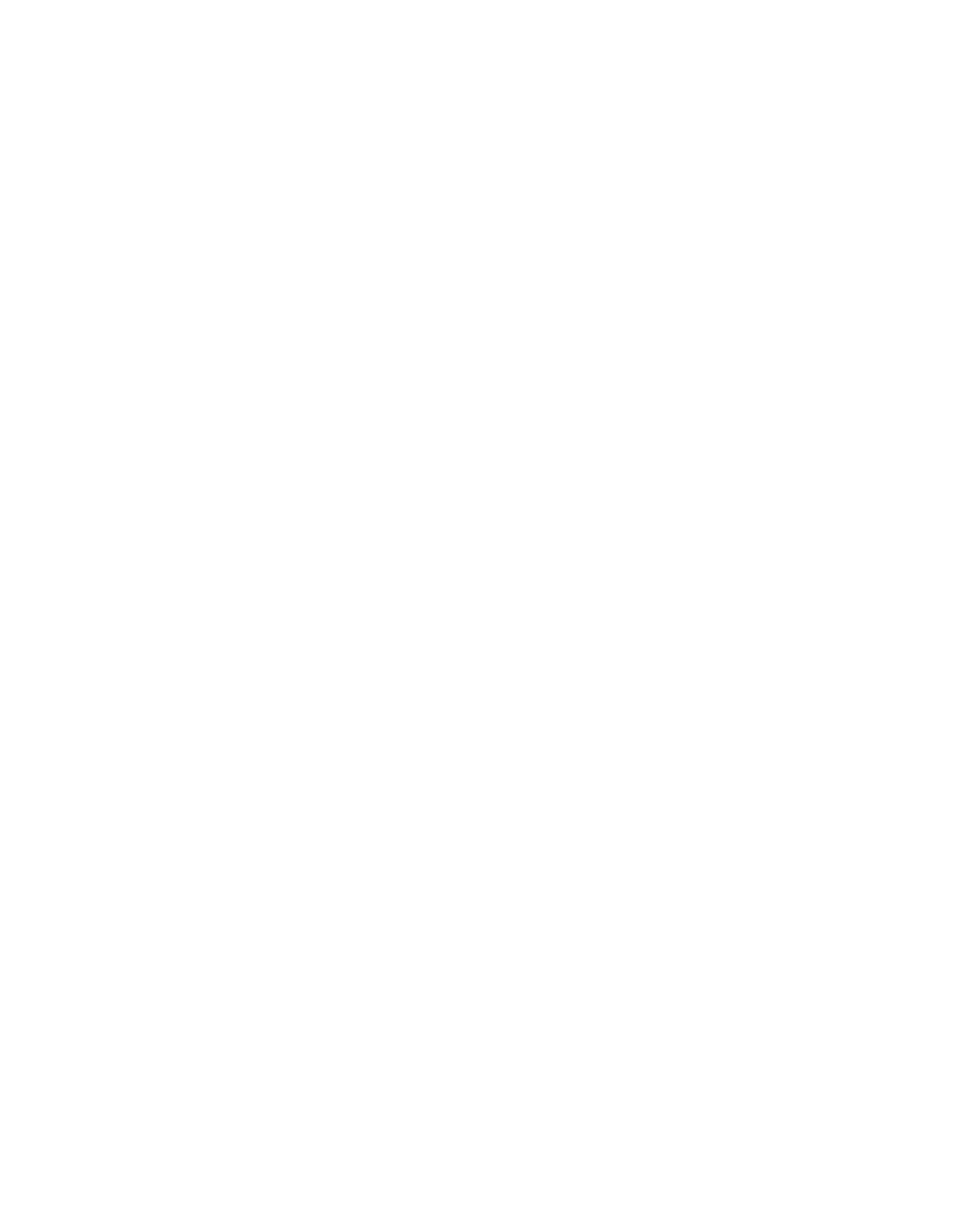# <span id="page-6-0"></span>Plans at a glance

The Canadian Institutes of Health Research (CIHR) invests in health research and training to support the creation of new knowledge and its translation into improved health for Canadians.

Following an unprecedented global pandemic year with COVID-19, CIHR will publish and implement its new Strategic Plan, which incorporates the current context and which will guide the agency's activities from 2021 to 2031. The plan sets a generational vision for better health outcomes for all Canadians powered by outstanding research. This Strategic Plan was developed in consultation with key stakeholders from all levels of government, the research community (both domestic and international), academia, First Nations, Inuit and Métis organizations and communities, the health care and charitable sectors, and the Canadian public. The breadth of these stakeholder consultations will support better alignment between the health research ecosystem and CIHR's mandate to improve the health of Canadians through health research, including knowledge creation, knowledge translation, and research capacity building.

In 2021–22, CIHR will align its organizational capacity to implement the vision, priorities, and strategies identified in the Strategic Plan. This will include championing a more inclusive concept of research excellence, enhancing CIHR's rapid response capacity, advancing the health and well-being of Canada's First Nations, Inuit and Métis Peoples, driving the progress on global health research and strengthening Canada's health systems through innovation.

The agency will also continue to support research about the biomedical, clinical and public health measures to inform key federal priorities related to the COVID-19 pandemic by continuing to engage the Canadian research community in understanding the fundamental mechanisms by which the SARS-CoV-2 virus induces a broad range of societal, health and health systems impacts. We will continue to integrate our activities to ensure that Canada's whole-of-government response to the pandemic continues to be informed by scientific excellence. CIHR will also collaborate with its federal partners to address other government priorities such as addressing Canada's opioids crisis. Furthermore, CIHR will support the commitments set out in the Minister of Health's mandate letter, including measures to ensure that equity, diversity and inclusion factors are taken into account in research in order to improve health outcomes for underrepresented and disadvantaged groups.

CIHR will continue to work with its Tri-Agency Partners, namely the Natural Sciences and Engineering Research Council of Canada (NSERC) and the Social Sciences and Humanities Research Council of Canada (SSHRC), to implement the Canada Research Coordinating Committee (CRCC) priorities, including equity, diversity, and inclusion (EDI), early career researchers (ECR), and Indigenous research. The agency will also continue to work closely with the Canada Foundation for Innovation and other partners throughout the health research ecosystem to support a more cohesive research environment in Canada, which helps to improve the health of Canadians and the health care system.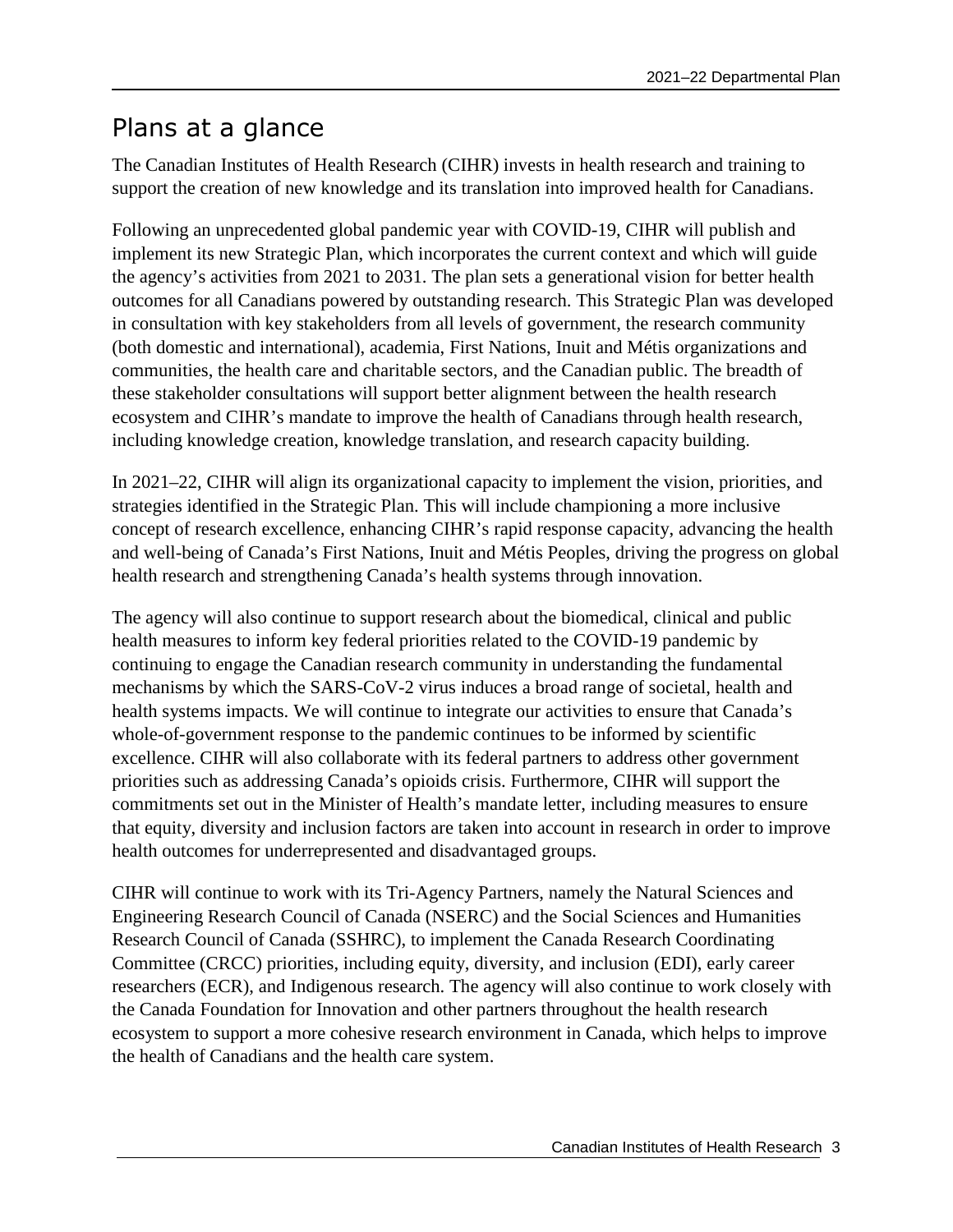All of this will be done while continuing to strive to deliver the core mandate of CIHR of creating new knowledge and translating it into improved health for Canadians, more effective health services and products, and a strengthened Canadian health care system.

For more information on CIHR's plans, priorities and planned results, see the "Core responsibilities: planned results and resources, and key risks" section of this report.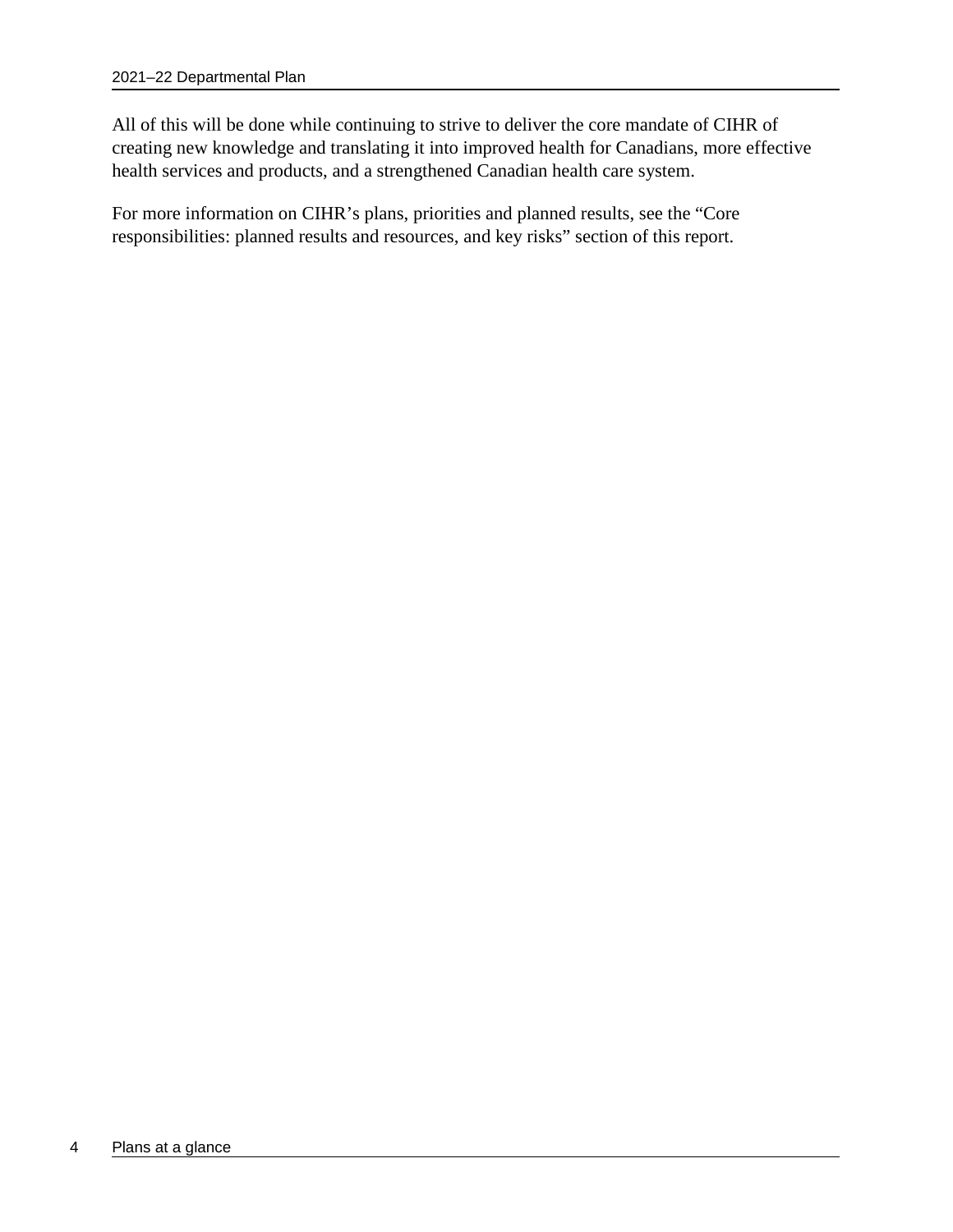# <span id="page-8-0"></span>Core responsibilities: planned results and resources, and key risks

This section contains detailed information on CIHR's planned results and resources for its core responsibility. It also contains information on key risks related to achieving those results.

# <span id="page-8-1"></span>Funding Health Research and Training

## **Description**

CIHR is Canada's health research investment agency. By funding research excellence, CIHR supports the creation of new knowledge and its translation into improved health for Canadians, more effective health services and products and a strengthened Canadian health care system. This is done by providing grants that fund health research and/or provide career and training support to the current and next generation of researchers.

## **Planning highlights**

In support of its Core Responsibility to fund health research and training, CIHR delivers activities through three main Programs: Investigator-Initiated Research (IIR), Training and Career Support (TCS), and Research in Priority Areas (RPA) to achieve its Departmental Results.

In 2021–22, CIHR's focus will be on the launch and implementation of its Strategic Plan. This bold plan has been developed with a focus on clearly defined, aspirational outcomes that are generational in their impact, while also being reflective of current realities related to the COVID-19 pandemic. CIHR's new Strategic Plan will communicate its priorities, and how these will guide the organization in fulfilling its mandate to improve the health of Canadians through knowledge creation, knowledge translation, and capacity development. It will be accompanied by an annual action plan that will ensure a measured, transparent movement forward in support of not only CIHR's core mandate, but in achieving the following three Departmental Results:

### Departmental Result # 1: Canada's health research is internationally competitive

CIHR's support for health research excellence through IIR and RPA investments has contributed towards making Canada's health research internationally competitive and internationally recognized.

In support of this departmental result and the current COVID-19 pandemic, in 2021–22, CIHR will deliver several [funding opportunities](https://cihr-irsc.gc.ca/e/52000.html)<sup>i</sup>that support collaboration to prevent, detect, and mitigate the impacts of COVID-19. CIHR will also fully resume the strategic funding opportunities that were temporarily paused in spring 2020 to deliver a rapid research response to COVID-19 and the Project Grant competition, while continuing to support and drive progress in national and international health research.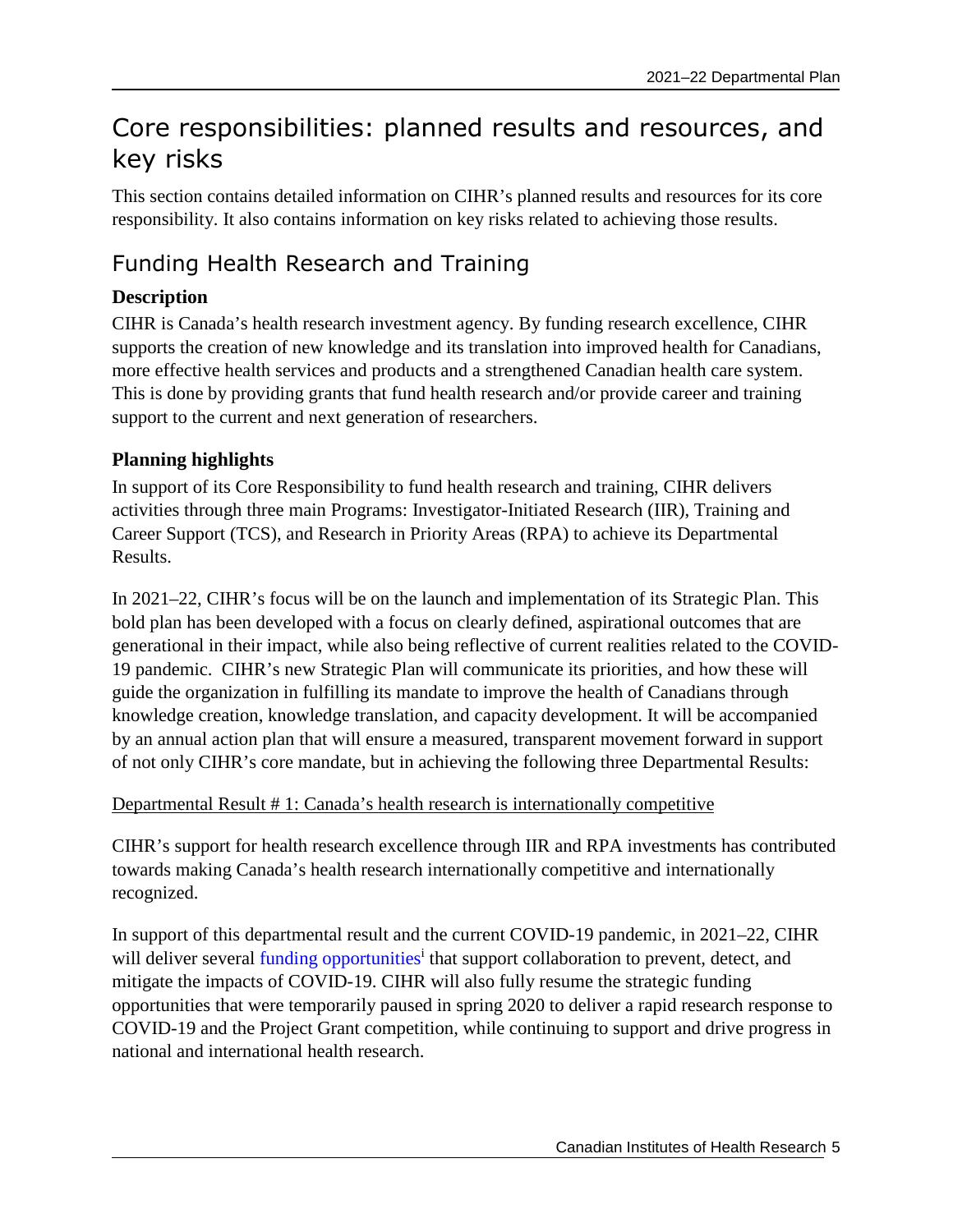### Departmental Result # 2: Canada's health research capacity is strengthened

Through direct (recipient of CIHR training awards) and indirect (from a researcher's CIHR grant) funding to trainees and postdoctoral fellows, CIHR investments will strengthen Canada's health research capacity by supporting the development of scientific, professional, and organizational leaders within and beyond the health research enterprise.

In 2021–22, CIHR will continue to support the federal government COVID-19 priorities, including clinical trials and the engagement of CIHR research networks to ensure that policy and practice decisions that impact Canadians are informed by the best available research evidence and through a pipeline of highly qualified personnel. For instance, the [Health Research Training](https://cihr-irsc.gc.ca/e/51797.html)  [Platform](https://cihr-irsc.gc.ca/e/51797.html)<sup>[ii](#page-34-2)</sup> is a pilot that will provide support to develop the research leaders of tomorrow. CIHR will also continue to work with other members of the Health Portfolio and the research community to identify remaining gaps and to advance Canada's rapid response capacity, such as the virtual peer review process adaptation in 2020 in response to constraints imposed by the COVID-19 pandemic.

In 2021–22, CIHR will also continue to work with CRCC, NSERC and SSHRC on the implementation of the early career researcher (ECR) Action Plan, while monitoring and considering the impacts caused by the COVID-19 pandemic. For instance, CIHR is working towards enhanced reporting standards to accurately measure the success of ECRs and trainees in academia. In addition to providing access to equitable funding and research training opportunities designed to support academic and non-academic research careers and skills development, the Tri-Agency partners have implemented [immediate flexibilities](https://cihr-irsc.gc.ca/e/52132.html)<sup>[iii](#page-34-3)</sup> to address issues related to ECRs. CIHR is committed to monitoring its key actions to support ECRs in its funding system and will re-evaluate these activities as we move forward. In the short term, as part of these flexibilities, ECRs can continue to benefit from programs and policies such as the [Observer Program](https://cihr-irsc.gc.ca/e/52119.html)<sup>[iv](#page-34-4)</sup> and the [equalization process](https://www.researchnet-recherchenet.ca/rnr16/viewOpportunityDetails.do?progCd=11077&language=E&org=CIHR#description1)<sup>[v](#page-34-5)</sup> in the Project Grant competition.

CIHR is committed to funding science of the highest standards, which includes the systematic integration of sex, gender, and other diversity factors into research designs, methods, analyses, and interpretation, when appropriate. During 2021–22, CIHR will work in collaboration with other federal agencies and departments to implement Government of Canada priorities related to the [EDI Action Plan,](https://cihr-irsc.gc.ca/e/51693.html)<sup>[vi](#page-34-6)</sup> including commitments set forth in ministerial mandate letters, and continuing the implementation of CRCC action plans.

In 2021–22, CIHR will continue to advance the inclusion of EDI considerations into the design of all research. In keeping with the priorities of the new Strategic Plan, CIHR will work with its health research partners to clearly articulate a more comprehensive understanding of research excellence across the research ecosystem. Continued implementation of the [Tri-Agency](https://www.nserc-crsng.gc.ca/NSERC-CRSNG/EDI-EDI/Dimensions-Program_Programme-Dimensions_eng.asp)  [Dimensions pilot program](https://www.nserc-crsng.gc.ca/NSERC-CRSNG/EDI-EDI/Dimensions-Program_Programme-Dimensions_eng.asp)<sup>[vii](#page-34-7)</sup> will help facilitate a transformational change within the research community at Canadian post-secondary institutions to increase EDI and help drive deeper cultural change within the research ecosystem. Furthermore, CIHR will implement policies and other measures to expand both application eligibility and the eligibility to administer CIHR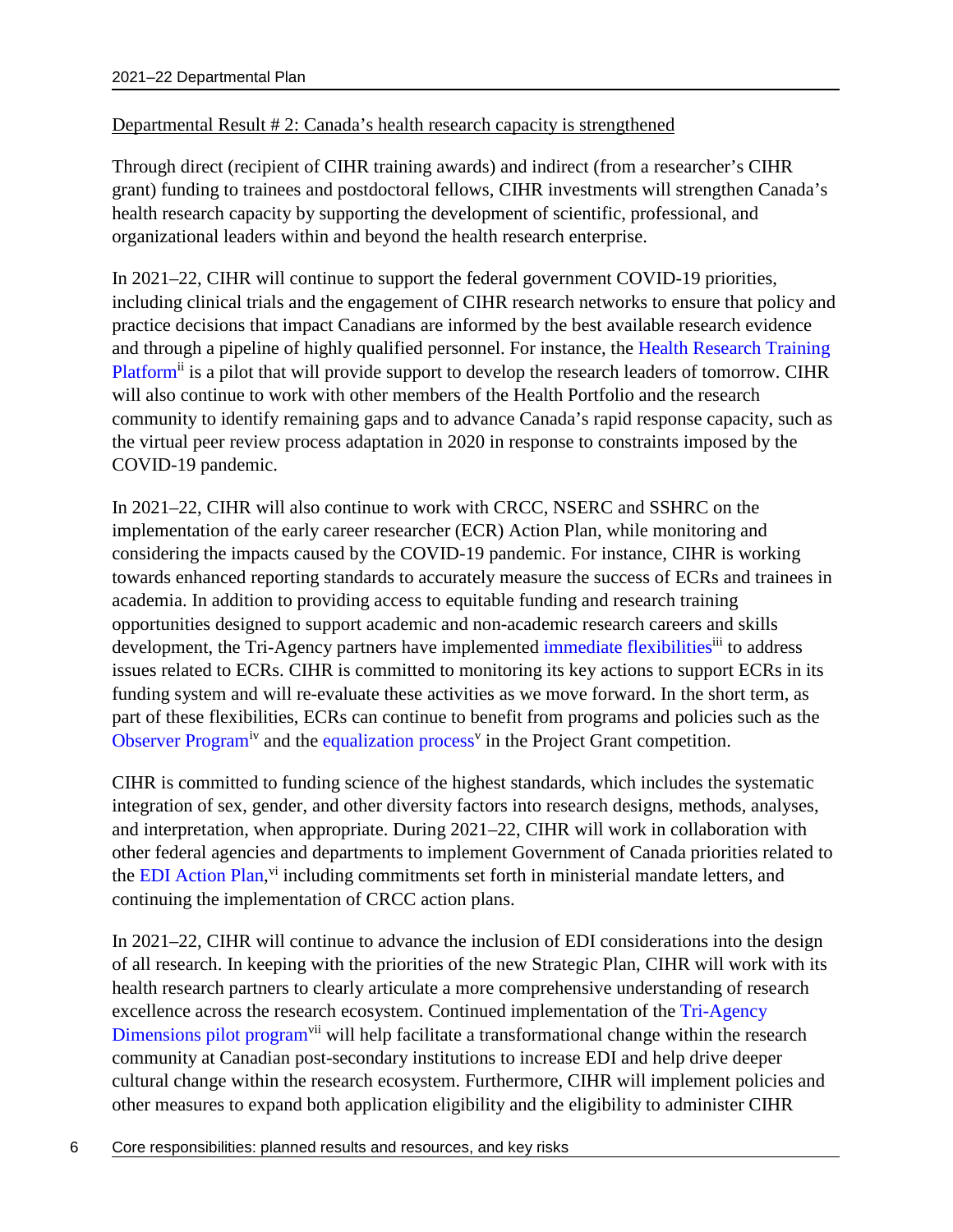research funds in order to address current administrative barriers for First Nations, Inuit and Métis Peoples, at both the individual and community level.

CIHR has a longstanding commitment to Indigenous health research through its Institute of Indigenous Peoples' Health (IIPH). In 2021–22, CIHR will advance the health and well-being of First Nations, Inuit and Métis Peoples by developing a Performance Measurement and Evaluation Framework in collaboration with CIHR's Network Environments for Indigenous Health Research (NEIHR) Centres. In addition, the agency will continue to support the implementation of the [2019–2024 IIPH Strategic Plan](https://cihr-irsc.gc.ca/e/51559.html)<sup>[viii](#page-34-8)</sup> and [Action Plan: Building a Healthier](https://cihr-irsc.gc.ca/e/50372.html) [Future for First Nations, Inuit, and Métis Peoples](https://cihr-irsc.gc.ca/e/50372.html).<sup>[ix](#page-34-9)</sup> CIHR will also continue to work with its Tri-Agency partners to identify and reduce administrative barriers that are restricting access to research funding for First Nations, Inuit and Métis Peoples.

#### Departmental Result # 3: Canada's health research is used

Knowledge translation is a fundamental part of CIHR's mandate to improve the health of Canadians and our health care systems and will continue to be a priority of the agency within its new Strategic Plan and vision. Through the Tri-Agency Open Access Policy on Publications, CIHR-supported research papers will continue to be made freely accessible. This policy facilitates the use of CIHR-supported research knowledge within Canada and abroad.

CIHR will continue to work with Government of Canada partners and to invest in targeted research and knowledge translation activities related to government priorities to connect research results with decision-making in a policy setting. In 2021–22, CIHR will continue to mobilize researchers to address societal challenges, such as the long-term impacts of COVID-19. CIHR will also continue to work with federal and provincial/territorial partners to deliver its [Best](https://cihr-irsc.gc.ca/e/43978.html) [Brains Exchanges Program](https://cihr-irsc.gc.ca/e/43978.html),<sup>[x](#page-34-10)</sup> which provides senior policy makers with high-quality, timely and accessible research evidence and advice from leading researchers and implementation experts. Further, CIHR will continue to support government priorities by providing research evidence through its partnerships and major initiatives, such as the [Strategy for Patient-Oriented](https://cihr-irsc.gc.ca/e/41204.html)  [Research](https://cihr-irsc.gc.ca/e/41204.html),<sup>[xi](#page-34-11)</sup> [Antimicrobial Resistance Initiatives](https://cihr-irsc.gc.ca/e/40484.html)<sup>[xii](#page-34-12)</sup> and the [Canadian Drugs](https://cihr-irsc.gc.ca/e/50928.html) Substances [Strategy.](https://cihr-irsc.gc.ca/e/50928.html)<sup>[xiii](#page-34-13)</sup>

Recognizing the impact of the pandemic on mental health, CIHR will continue to support the expert advisory panel on mental health needs and services, and will lead the [COVID-19 and](https://cihr-irsc.gc.ca/e/52001.html)  [Mental Health Initiative](https://cihr-irsc.gc.ca/e/52001.html)<sup>[xiv](#page-34-14)</sup> to support policy and practice decision-making.

#### **Gender-based analysis plus**

CIHR has a  $GBA+$  Framework<sup>[xv](#page-34-15)</sup> that seeks to build  $GBA+$  capacity and to sustain the practice of using a GBA+ lens through three streams:

 **GBA+ in CIHR-Funded Research:** This stream will help ensure that GBA+ is taken into account in research design, methods, analysis and interpretation and/or dissemination of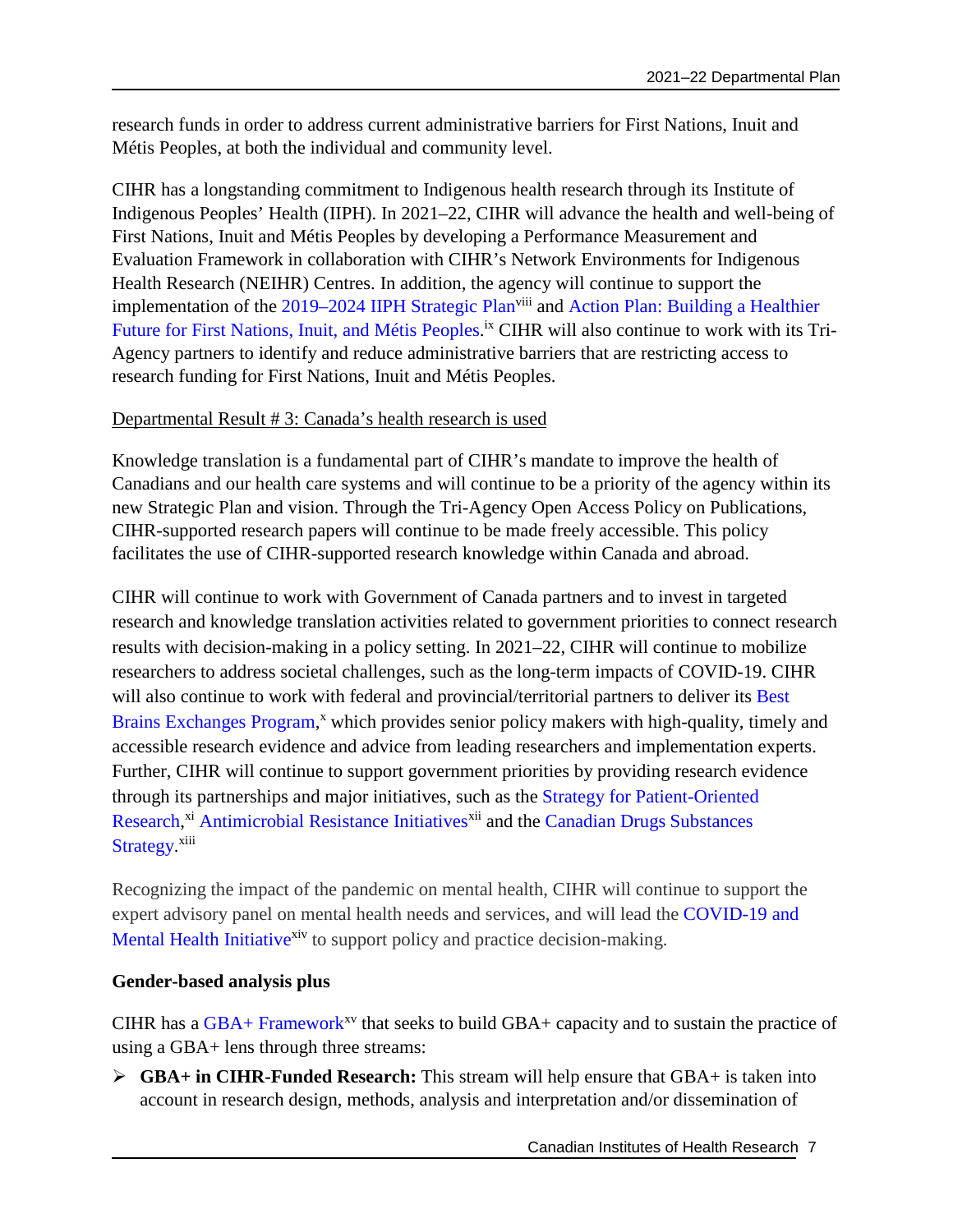findings. [CIHR's Sex and Gender-based Analysis \(SGBA\) in Research Action Plan](https://cihr-irsc.gc.ca/e/50837.html)<sup>[xvi](#page-34-16)</sup> aims to systematically integrate sex, gender, and other identity considerations into CIHR-funded research to ensure that it is relevant to and impactful for Canada's diverse population.

- **► GBA+ in CIHR's Funding System:** CIHR's [Equity Strategy](https://cihr-irsc.gc.ca/e/51693.html)<sup>[xvii](#page-34-17)</sup> aims to ensure equitable access to funding for all eligible individuals by: a) identifying, addressing and eliminating systematic biases against any individual or groups that would hinder access to CIHR funding, and b) influencing the larger health research enterprise to also adopt practices that are more equitable. CIHR will continue to implement and monitor its Action Plans and Framework aimed at addressing systemic barriers experienced by equity-seeking and underrepresented groups, including the [Gender Equity Framework](https://cihr-irsc.gc.ca/e/50238.html),<sup>[xviii](#page-34-18)</sup> [Official Languages and Minority](https://cihr-irsc.gc.ca/e/47951.html) [Communities Action Plan](https://cihr-irsc.gc.ca/e/47951.html),<sup>[xix](#page-34-19)</sup> and Action Plan: Building a healthier future for First Nations, Inuit and Métis Peoples. In addition, CIHR will be hosting [engagement activities](https://cihr-irsc.gc.ca/e/52174.html)<sup>[xx](#page-34-20)</sup> to develop, implement and monitor an action plan to address systemic racism in its funding system.
- **GBA+ in CIHR's Workplace:** This stream will help ensure that CIHR conducts its business in an equitable manner through federal legislation (such as the *[Employment Equity Act](https://laws-lois.justice.gc.ca/eng/acts/E-5.401/index.html)*,<sup>[xxi](#page-34-21)</sup> the *[Canadian Multiculturalism Act](https://laws-lois.justice.gc.ca/eng/acts/C-18.7/index.html)*,<sup>[xxii](#page-34-22)</sup> the *[Official Languages Act](https://laws-lois.justice.gc.ca/eng/acts/O-3.01/index.html)*)<sup>[xxiii](#page-34-23)</sup> and policies (such as the Employment Equity policy, Duty to Accommodate policy, and Workplace Harassment and Violence Prevention Policy). CIHR will continue to implement mandatory training commitments related to GBA+, EDI and First Nations, Inuit and Métis Peoples for all employees and [members of Governing Council.](https://cihr-irsc.gc.ca/e/6953.html)<sup>[xxiv](#page-34-24)</sup> In addition, CIHR will monitor the responses to new questions in the Public Service Employee Survey focusing on racism and accommodations related to disabilities. As a federal agency, CIHR will also complete a gap analysis on accessibility and implement actions that align with the *[Accessible Canada Act](https://laws-lois.justice.gc.ca/eng/acts/A-0.6/)*. [xxv](#page-34-25)

CIHR will continue to monitor the implementation of GBA+ in each of the three streams as follows:

- $\triangleright$  Considering the integration of sex and gender in all research proposals and Treasury Board submissions;
- $\triangleright$  Monitoring equity in all of its funding programs through the revised Tri-Agency Selfidentification Questionnaire, which collects information on applicant age and gender, as well as whether the individual identifies as Indigenous, a visible minority, or a person with a disability, with additional questions to include disaggregated data on population groups. CIHR will also be launching this self-identification questionnaire for peer reviewers and its governance members;
- $\triangleright$  Administering surveys to applicants and recipients of CIHR funding, as part of program evaluations, to monitor the differential impacts of funding programs on the four designated employment equity groups;
- Tracking mandatory training related to GBA+, EDI and First Nations, Inuit and Métis Peoples completed by all employees and members of Governing Council, and participating in Health Portfolio-wide surveys to assess staff knowledge and application of GBA+.
- 8 Core responsibilities: planned results and resources, and key risks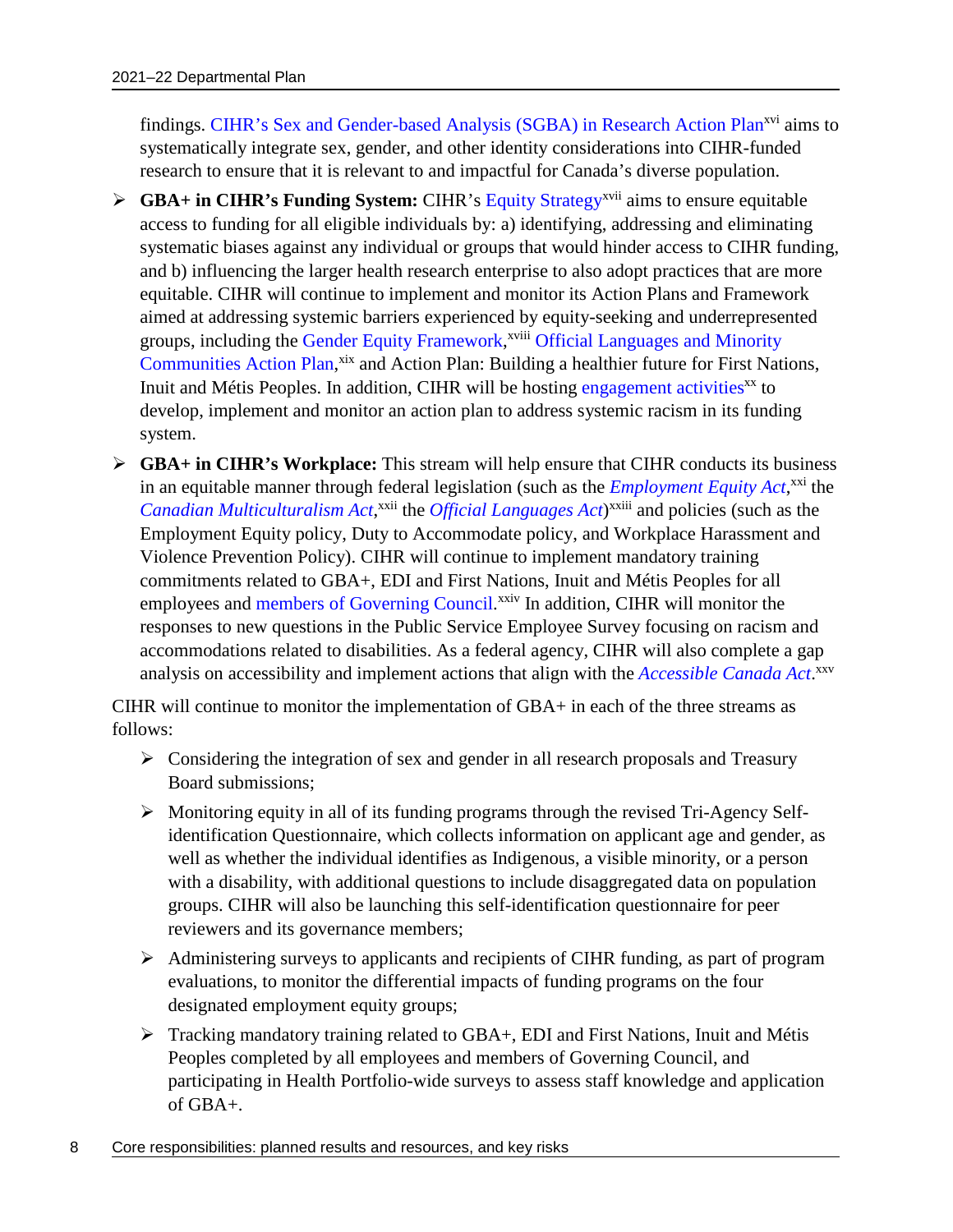These findings will be used to identify gaps in the application of GBA+ and any inequities in funding access, and to develop evidence-based solutions to improve GBA+ in CIHR-funded research, CIHR's funding system, and CIHR's workplace. CIHR will also continue to work with NSERC and SSHRC to implement the [Tri-Agency EDI Action Plan](https://www.nserc-crsng.gc.ca/NSERC-CRSNG/EDI-EDI/Action-Plan_Plan-dAction_eng.asp),<sup>[xxvi](#page-34-26)</sup> which includes activities that cut across the three streams of CIHR's GBA+ Framework.

## **United Nations' 2030 Agenda for Sustainable Development and the UN Sustainable Development Goals (SDGs)**

In 2021–22, CIHR will continue to support the achievement of the following UN SDGs.

- *SDG 3: Ensure healthy lives and promote well-being for all at all ages* by funding excellent research on priority issues that affect Canadians throughout their lifecycle. CIHR will continue to collaborate with domestic and international organizations to improve health in developing countries through activities such as ongoing leadership roles in entities like the Global Alliance for Chronic Diseases (GACD) and the Global research Collaboration for Infectious Disease Preparedness (GloPID-R), and through close collaboration with the International Development Research Centre (IDRC). Through ongoing linkages such as these, CIHR will continue to support research related to controlling communicable diseases, the prevention and treatment of non-communicable diseases and the prevention and treatment of harmful substance use, amongst others.
- *SDG 5: Achieve gender equality and empower all women and girls* by implementing existing measures like the Gender Equity Framework and developing innovative approaches to address gender inequality within the research landscape. CIHR will also continue to implement proactive measures to ensure that the research it funds is relevant and impactful for women, girls, and other intersecting identity groups, including investing in specific research initiatives focused on gender-transformative interventions. CIHR will continue to actively participate in the Innovating for Maternal and Child Health in Africa (IMCHA) initiative as it reimagines its mandate in 2021–22.
- *SDG 11: Make cities and human settlements inclusive, safe, resilient and sustainable* by continuing to invest in initiatives such as the Healthy Cities Research Initiative (HCRI). As urban environments have the potential to become engines of good health and health equity, governments and communities can harness this potential by promoting physical activity, healthy eating, social connectivity, economic opportunity and injury prevention, as well as access to health services, clean air, nutritious food and green space. The HCRI will help stakeholders understand which solutions will work best to achieve these outcomes – as well as how cities can put these solutions into action – in ways that will be impactful, sustainable and equitable.

### **Experimentation**

CIHR is committed to improving how it delivers services and generates impact from its investments to strengthen Canada's health systems. In the past year, CIHR worked rapidly to mobilize its research community to help respond to the COVID-19 pandemic. It will build on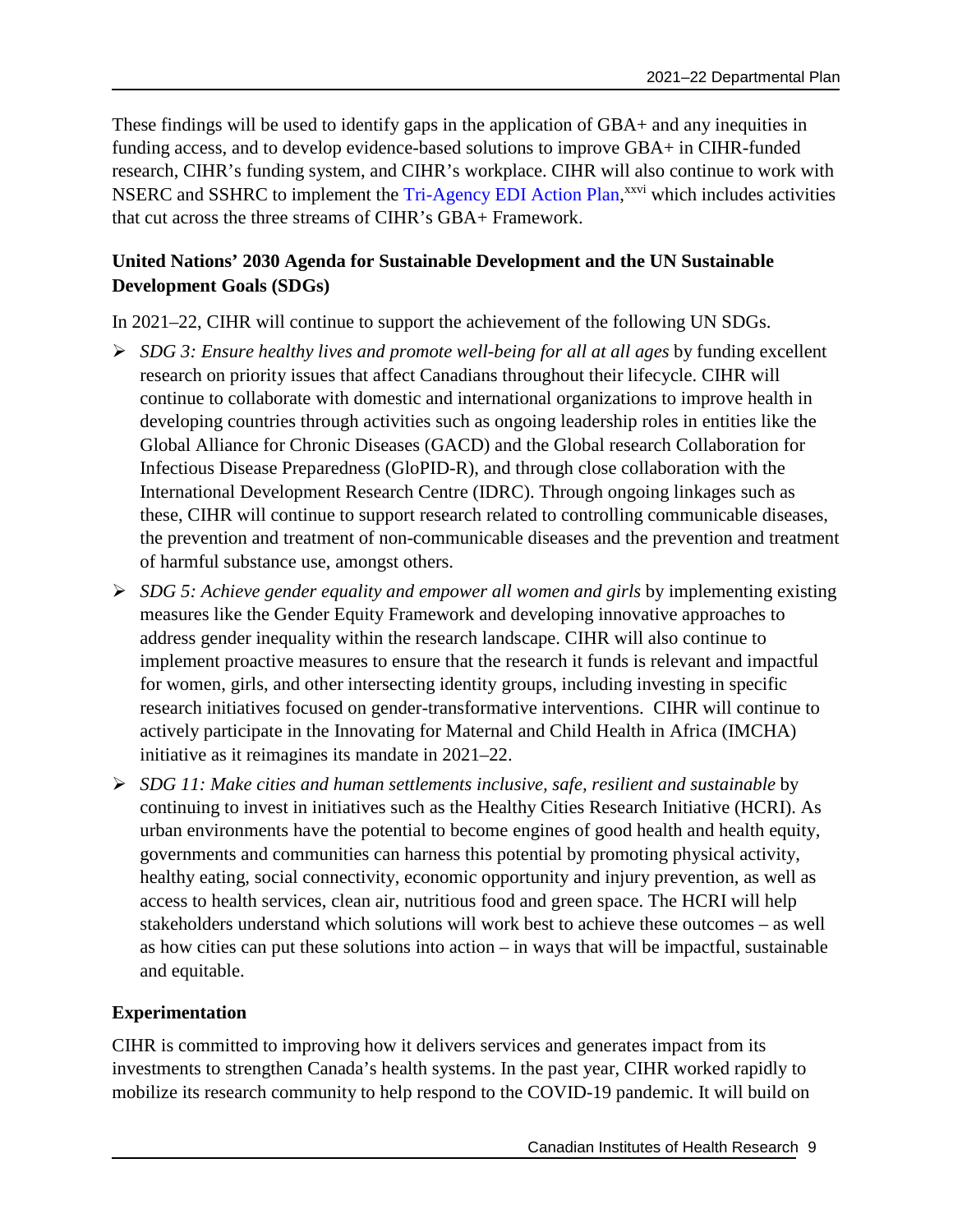these program innovations, notably the introduction of virtual peer review, to accelerate the delivery of its funding opportunities in 2021–22.

The Tri-Agency Partners' existing grants management systems operate on dated technology and are limited in their ability to adapt to the changing needs of both the research community and the agencies themselves. As such, the agency will continue to work with its Tri-Agency Partners to develop the Tri-Agency Grants Management Solution (TGMS), which was previously known as Gateway. By taking a user-centric approach, there is an opportunity to modernize grants management and meet the standards of excellence that the Canadian research community and Tri-Agency employees expect in terms of efficiency, interoperability, accessibility, and usability. In 2020–21, the TGMS unit held workshops with both internal and external stakeholders to better understand their needs, culminating in leveraging Shared Services Canada's Cloud Brokering Service to conduct a proof of concept exercise. In 2021–22, consultations with stakeholders will continue as the initiative advances towards the selection of an industry partner, and the necessary Treasury Board approvals to proceed to its implementation.

### **Key risk(s)**

In response to Treasury Board guidance as a result of the COVID-19 pandemic, CIHR's President invoked the Business Continuity Plan (BCP) in March 2020. Under the BCP, CIHR concentrated its efforts on the launch of a rapid research response to COVID-19 and the maintenance of the agency's core business. This resulted in the de-prioritization of non-core activities and the deferral of the agency's annual Corporate Risk Profile. In the absence of a Corporate Risk Profile for 2020–21, the previously established risks have been adapted and brought forward as they continue to be relevant.

**Risk 1 – Implementing the New Strategic Plan** - There is a risk that the implementation of CIHR's Strategic Plan (to achieve its objectives as defined by the CIHR Act) may be hindered by inadequate resources in governance, operational planning, change management and/or time.

CIHR has developed a new Strategic Plan for the agency, to be launched in early 2021. Due to the pandemic, the original launch date of June 2020 was delayed. This provided an opportunity to revise the plan's priorities based on new issues the pandemic brought to light. An action plan for year 1 has been developed and will be released alongside the Strategic Plan. Monitoring of action plan activities will provide a solid baseline to measure implementation of the operational plan to determine how the priorities are progressing. This will be a key focus for the agency as it exits the BCP and resumes regular business operations.

**Risk 2 - Effective Digital and Security Solutions** - Failure to deliver and support effective digital and security solutions may result in the inability for the organization to deliver on the objectives as defined by the *CIHR Act*.

As seen from the COVID-19 pandemic, CIHR has been able to continue to deliver its core business by leveraging its existing IT infrastructure. CIHR continues to explore technological innovations to ensure business continuity and uninterrupted service delivery.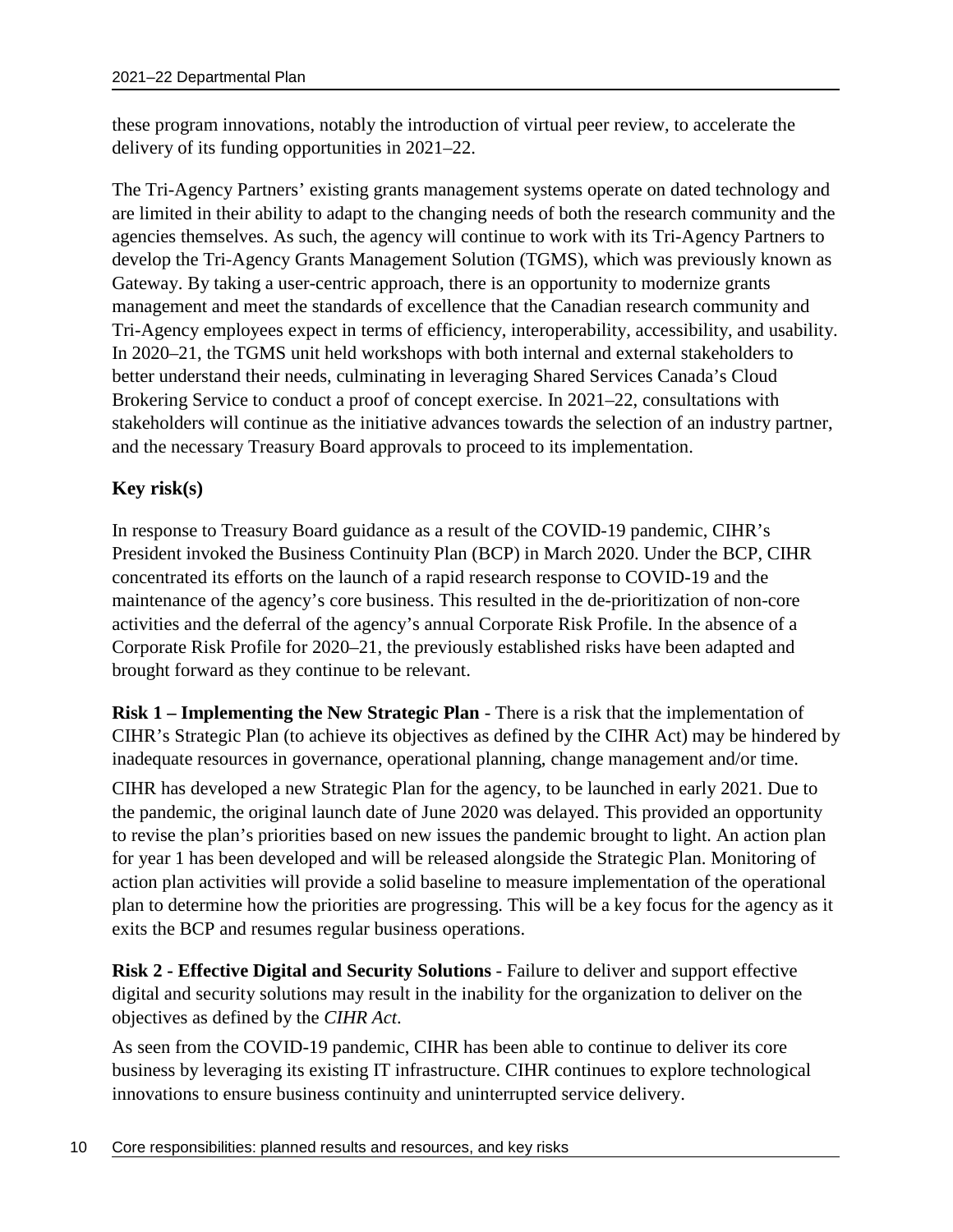**Risk 3 - Human Resources Capacity** - There is a risk that, without proactive strategies and a cohesive organizational design to attract and retain key talent, CIHR will not have the human resource capacity required to deliver on its current programs and services and to respond to future priorities.

The Human Resources Branch (HRB) has addressed critical and emerging staffing needs to ensure the continued effective and efficient delivery of programs and services throughout the pandemic. The HRB is currently reviewing internal processes and policies to maintain competitiveness within the labour market, support inclusion, and attract diverse talent. Longer term, as the organization resumes regular business operations, the HRB will reinitiate work on a Human Resources planning framework that will support senior management in identifying current and future human resource needs to achieve its objectives, particularly those related to the new Strategic Plan.

| <b>Departmental</b><br><b>results</b>                            | <b>Performance</b><br><b>indicators</b>                                                                                                                                                                   | <b>Target</b>                     | <b>Date to</b><br>achieve<br>target | $2017 - 18$<br><b>Actual</b><br><b>results</b> | $2018 - 19$<br><b>Actual</b><br><b>results</b> | $2019 - 20$<br><b>Actual</b><br><b>results</b> |
|------------------------------------------------------------------|-----------------------------------------------------------------------------------------------------------------------------------------------------------------------------------------------------------|-----------------------------------|-------------------------------------|------------------------------------------------|------------------------------------------------|------------------------------------------------|
| Canada's health<br>research is<br>internationally<br>competitive | Canada's rank<br>among the<br>Organization<br>for Economic<br>Co-operation<br>and<br>Development<br>(OECD) nations<br>on the citation<br>score of related<br>health research<br>publications <sup>1</sup> | Greater than or<br>equal to 17    | March 31,<br>2022                   | 18                                             | 17                                             | 17 <sup>2</sup>                                |
|                                                                  | % of funded<br>research<br>involving<br>international<br>collaborations <sup>3</sup>                                                                                                                      | Greater than or<br>equal to 13.5% | March 31,<br>2022                   | <b>Not</b><br>available*                       | 13.0%                                          | 14.1%                                          |
|                                                                  | Number of<br>research<br>projects funded<br>jointly by CIHR<br>and (an)<br>international<br>partner(s) <sup>4</sup>                                                                                       | Greater than or<br>equal to 151   | March 31,<br>2022                   | 151                                            | 151                                            | 151                                            |
| Canada's health<br>research                                      | Percentage of<br>newly funded<br>recipients who                                                                                                                                                           | Greater than or<br>equal to 33.3% | March 31,<br>2022                   | <b>Not</b><br>available*                       | <b>Not</b><br>available*                       | 33.3%                                          |

### Planned results for Funding health research and training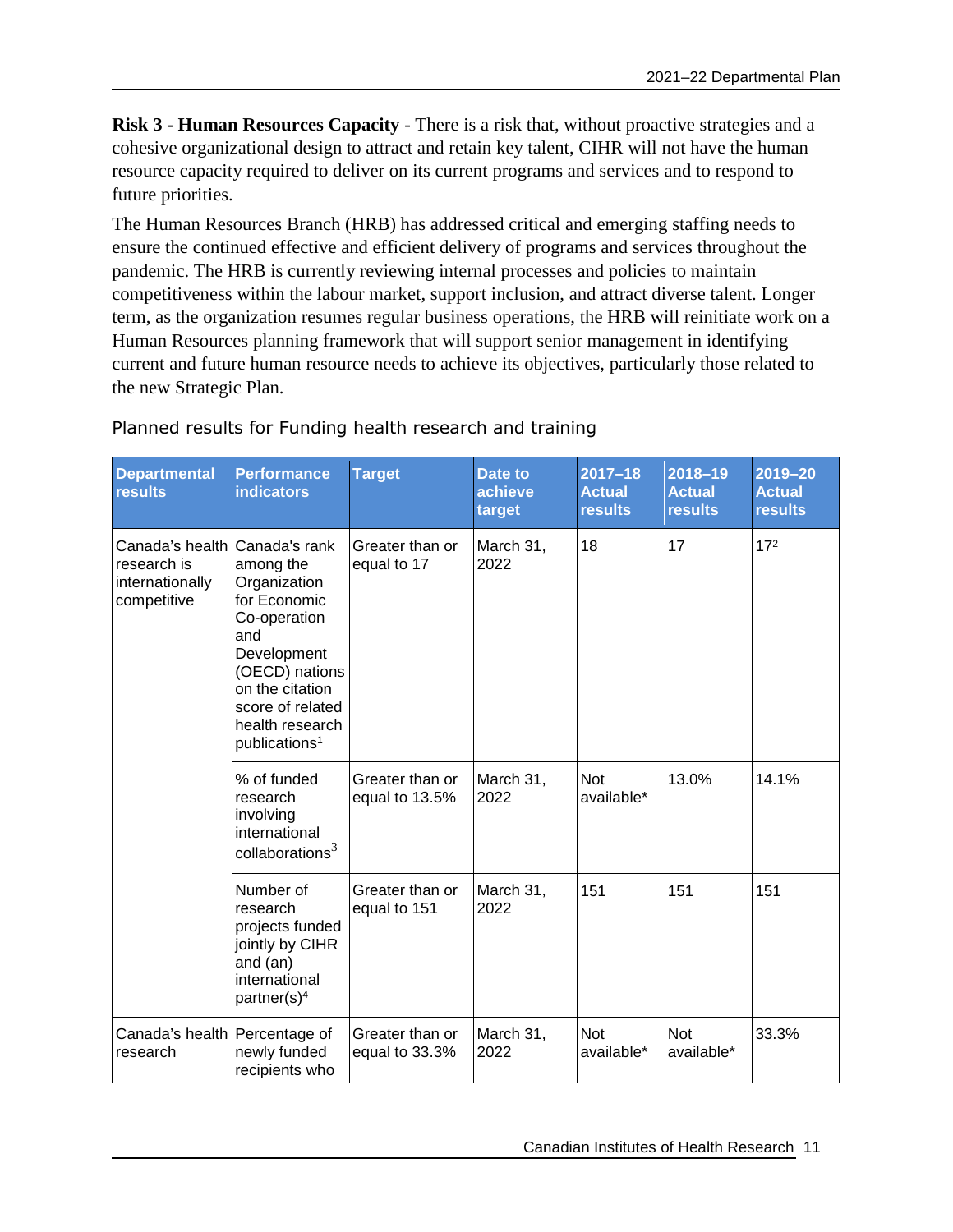| capacity is<br>strengthened                            | self-identify as<br>women <sup>5</sup>                                                                                                         |                                                                                     |                   |                          |                          |         |
|--------------------------------------------------------|------------------------------------------------------------------------------------------------------------------------------------------------|-------------------------------------------------------------------------------------|-------------------|--------------------------|--------------------------|---------|
|                                                        | Percentage of<br>newly funded<br>recipients who<br>self-identify as<br>visible<br>minorities <sup>5</sup>                                      | Greater than or<br>equal to 13.5%                                                   | March 31,<br>2022 | <b>Not</b><br>available* | Not<br>available*        | 13.5%   |
|                                                        | Percentage of<br>newly funded<br>recipients who<br>self-identify as<br>Indigenous<br>peoples <sup>5</sup>                                      | Greater than or<br>equal to 1.1%                                                    | March 31,<br>2022 | <b>Not</b><br>available* | Not<br>available*        | 1.1%    |
|                                                        | Percentage of<br>newly funded<br>recipients who<br>self-identify as<br>persons with<br>disabilities <sup>5</sup>                               | Greater than or<br>equal to 1.6%                                                    | March 31,<br>2022 | <b>Not</b><br>available* | <b>Not</b><br>available* | 1.6%    |
|                                                        | % of research<br>that addresses<br>sex or gender<br>considerations                                                                             | Greater than or<br>equal to 67%                                                     | March 31,<br>2022 | 57%                      | 62%                      | 67%     |
|                                                        | % of research<br>investments<br>addressing<br>Indigenous<br>health                                                                             | Greater than or<br>equal to 4.6% of<br>CIHR's annual<br>grants and<br>awards budget | March 31,<br>2022 | 3.0%                     | 3.1%                     | 4.0%    |
|                                                        | Percentage of<br>funded<br>research<br>trainees<br>reporting using<br>their research<br>knowledge in<br>their current<br>position <sup>6</sup> | Greater than or<br>equal to 90%                                                     | March 31,<br>2022 | 69%                      | 92%                      | 97%     |
| Canada's health Partner funding<br>research is<br>used | for research<br>projects <sup>7</sup>                                                                                                          | Greater than or<br>equal to \$24.7M                                                 | March 31,<br>2022 | <b>Not</b><br>available* | \$23.8M                  | \$24.7M |
|                                                        | Percentage of<br>federal health<br>documents<br>citing CIHR<br>funded <sup>8</sup><br>research                                                 | Greater than or<br>equal to 28%                                                     | March 31,<br>2022 | 25%                      | 23%                      | 28%     |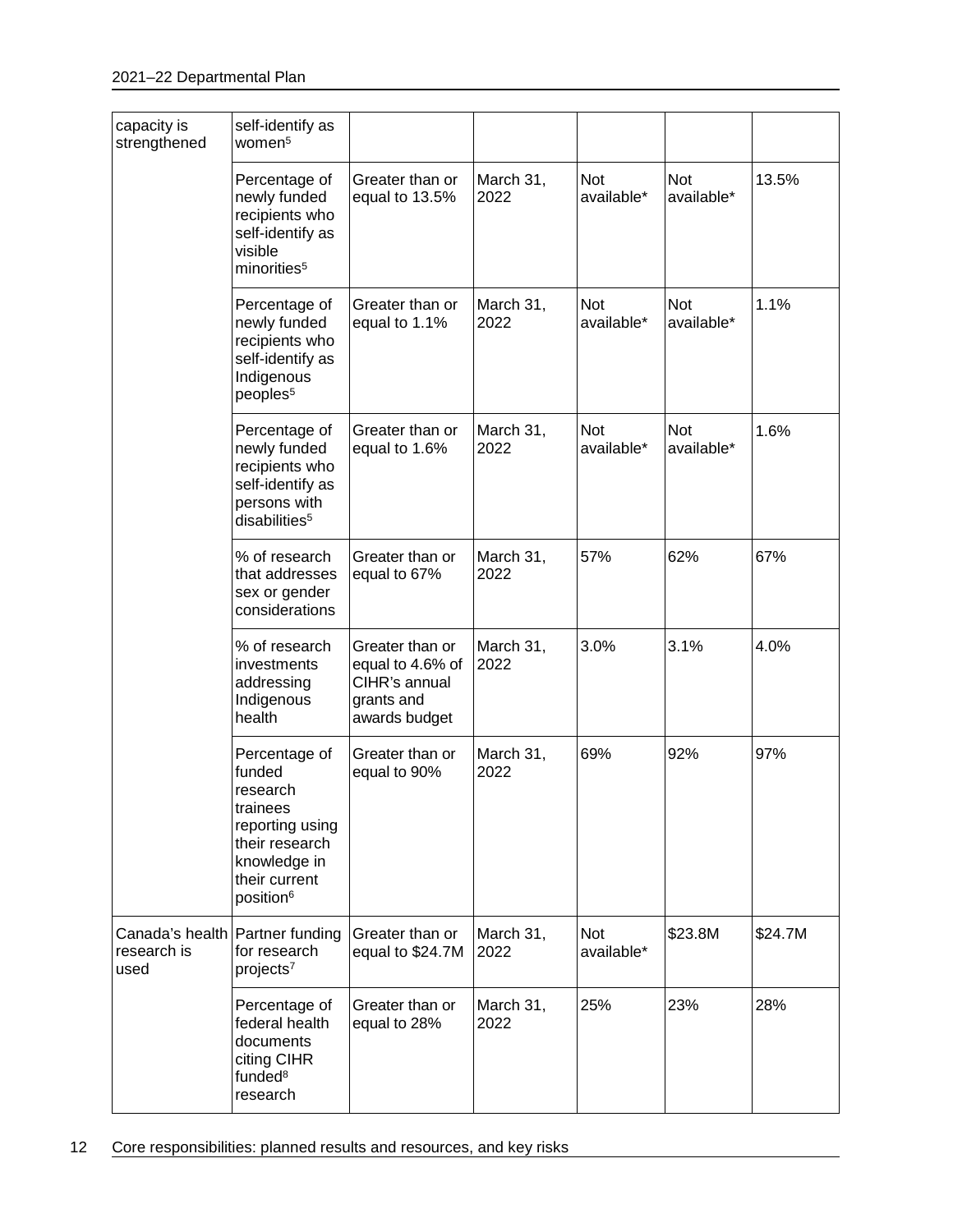| Percentage of<br>CIHR funded<br>research cited<br>in patents <sup>9</sup>                                   | Greater than or<br>equal to 13% | March 31,<br>2022 | 14%                      | 13%   | 13%   |
|-------------------------------------------------------------------------------------------------------------|---------------------------------|-------------------|--------------------------|-------|-------|
| Percentage of<br>grants reporting<br>stakeholder<br>involvement in<br>the research<br>process <sup>10</sup> | Greater than or<br>equal to 84% | March 31,<br>2022 | <b>Not</b><br>available* | 84.0% | 84.5% |
| % of research<br>contributing to<br>improving<br>health for<br>Canadians                                    | Greater than or<br>equal to 39% | March 31,<br>2022 | 37%                      | 37%   | 38%   |

Note:

- 1. We removed the indicator "Canada's rank among G7 nations in share of health research publications." This new indicator speaks to the indirect impacts of the funding agency's activities in contributing to a strong research ecosystem in Canada, as well as the ultimate outcome that we are seeking to achieve: Canada's research is internationally competitive.
- The results represent the last available data year, which is 2018.
- 3. The calculation method for this indicator is changing for 2021–22. The previous calculation method only counted grants for which the Principal Investigator (PI) or Co-Investigator (CO-I) had a primary affiliation with a research institution located outside Canada. However, this count was not representative of the full scope of the international collaboration and contribution. As a result, we have expanded the definition of international collaboration since a formal bilateral or multilateral collaboration could also be an agreement between academic institutions; or an agreement between one or more academic institutions and one or more non-academic partner organizations.
- 4. The citation score for this indicator was removed because it was only measuring research that acknowledged CIHR as the funding source in the publication, rather than Canada's overall ranking. For CIHR, and the other Tri-Agencies, the focus is primarily on the establishment of official partnerships to foster international linkages in the research. The revised indicator now measures international collaborations at the funding agency level instead of collaborations at the researcher level.
- 5. Like its Tri-Agency partners (SSHRC and NSERC), since 2019–20 CIHR has been collecting information on the four federally recognized Employment Equity groups through a new harmonized self-identification questionnaire. CIHR added four new DRIs to report on the underrepresented groups, as part of its ongoing commitment to strengthen equity and diversity in research.
- 6. Originally this indicator read "% of the next generation of researchers that go on to work in a research position". It has been updated to "Percentage of funded research trainees reporting using their research knowledge in their current position" to clarify the indicator and the results on which CIHR is reporting. This wording amendment does not change the calculation or data being reported.
- 7. Originally this indicator was under Departmental Result #2 but has now been moved to Departmental Result #3 and slightly modified because partner funding is being used to demonstrate partner investments in the research. Having partners further involved in the research facilitates the two-way sharing of knowledge and the uptake of research findings in other sectors. CIHR currently only has the ability to report on competition and applicant partners which are administrated directly by the agency.
- 8. In order to clarify the indicator and the results on which CIHR is reporting, the wording of this indicator has been updated from "Percentage of federal health documents informed by research" to "Percentage of federal health documents citing CIHR funded research". This amendment does not change the calculation or data being reported.
- 9. In order to clarify the indicator and the results on which CIHR is reporting, the wording of this indicator has been updated from "Percentage of CIHR funded research that informs patents" to "Percentage of CIHR funded research cited in patents". This amendment does not change the calculation or data being reported.
- 10. This new indicator measures progress in integrating stakeholders into research design phases. This addition is expected to create research that is more responsive to stakeholders needs, and will help researchers to communicate findings to stakeholders more easily. Through increased involvement of stakeholders, CIHR-funded research is expected to contribute to improved health and health system for Canadians.

\* This new performance indicator was added to the 2021–22 DRF. Prior year data for all indicators are either not available or available for the years indicated in the Planned Results table.

Financial, human resources and performance information for CIHR's program inventory is available in the GC [InfoBase](https://www.tbs-sct.gc.ca/ems-sgd/edb-bdd/index-eng.html).<sup>[xxvii](#page-34-27)</sup>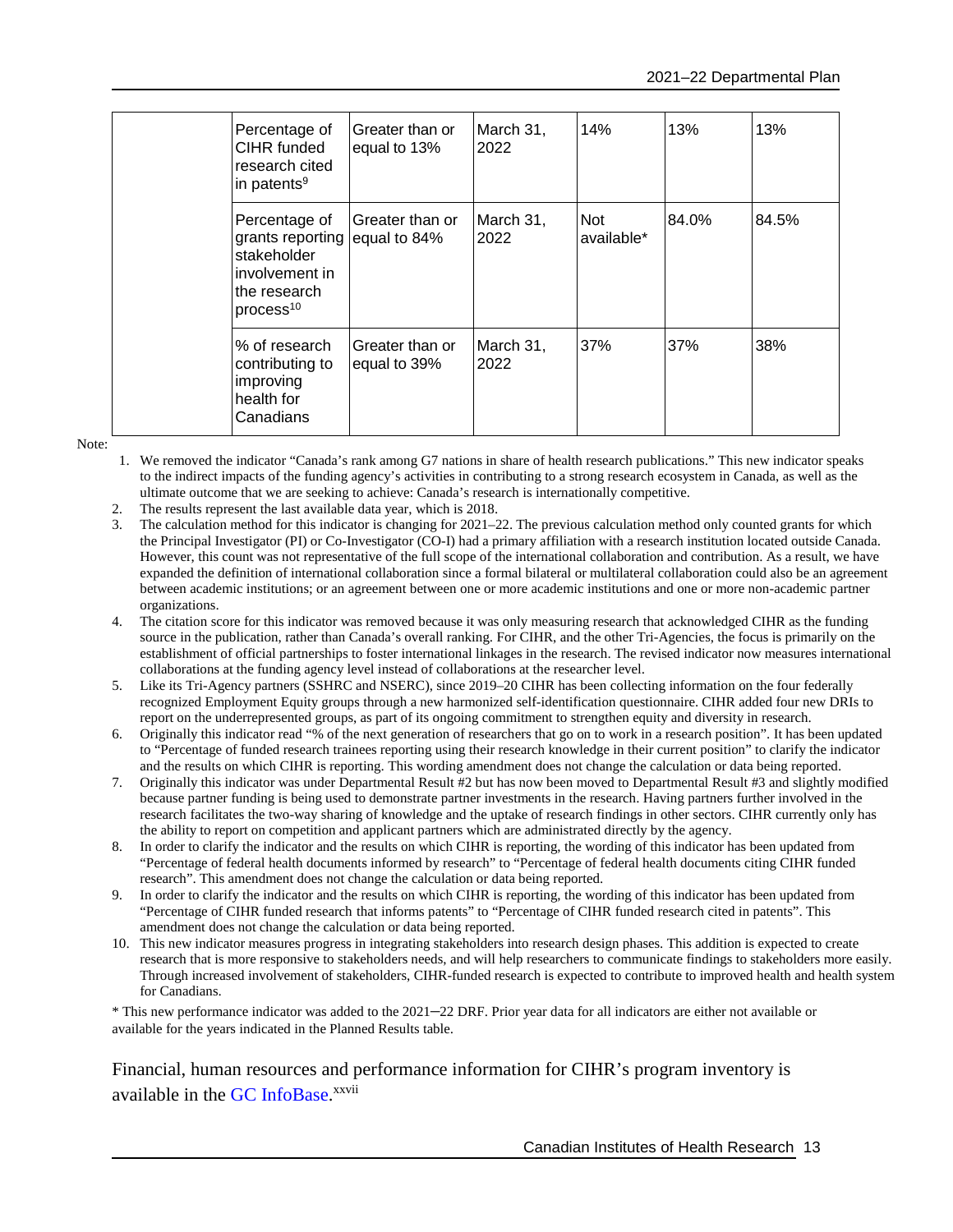| 2021-22 budgetary<br>spending (as indicated planned spending<br>in Main Estimates) | $ 2021 - 22 $ | $2022 - 23$<br>planned spending | $2023 - 24$<br>planned spending |
|------------------------------------------------------------------------------------|---------------|---------------------------------|---------------------------------|
| 1,220,744,865                                                                      | 1,220,744,865 | 1,166,131,747                   | 1,124,535,586                   |

Planned budgetary financial resources for Funding health research and training

Financial, human resources and performance information for CIHR's program inventory is available in the GC [InfoBase.](https://www.tbs-sct.gc.ca/ems-sgd/edb-bdd/index-eng.html)<sup>[xxviii](#page-34-28)</sup>

#### Planned human resources for Funding health research and training

| <b>2021-22</b>                | $2022 - 23$                   | $ 2023 - 24 $                 |
|-------------------------------|-------------------------------|-------------------------------|
| planned full-time equivalents | planned full-time equivalents | planned full-time equivalents |
| 281                           | 250                           | 255                           |

Financial, human resources and performance information for CIHR's program inventory is available in the GC [InfoBase](https://www.tbs-sct.gc.ca/ems-sgd/edb-bdd/index-eng.html).<sup>[xxix](#page-34-29)</sup>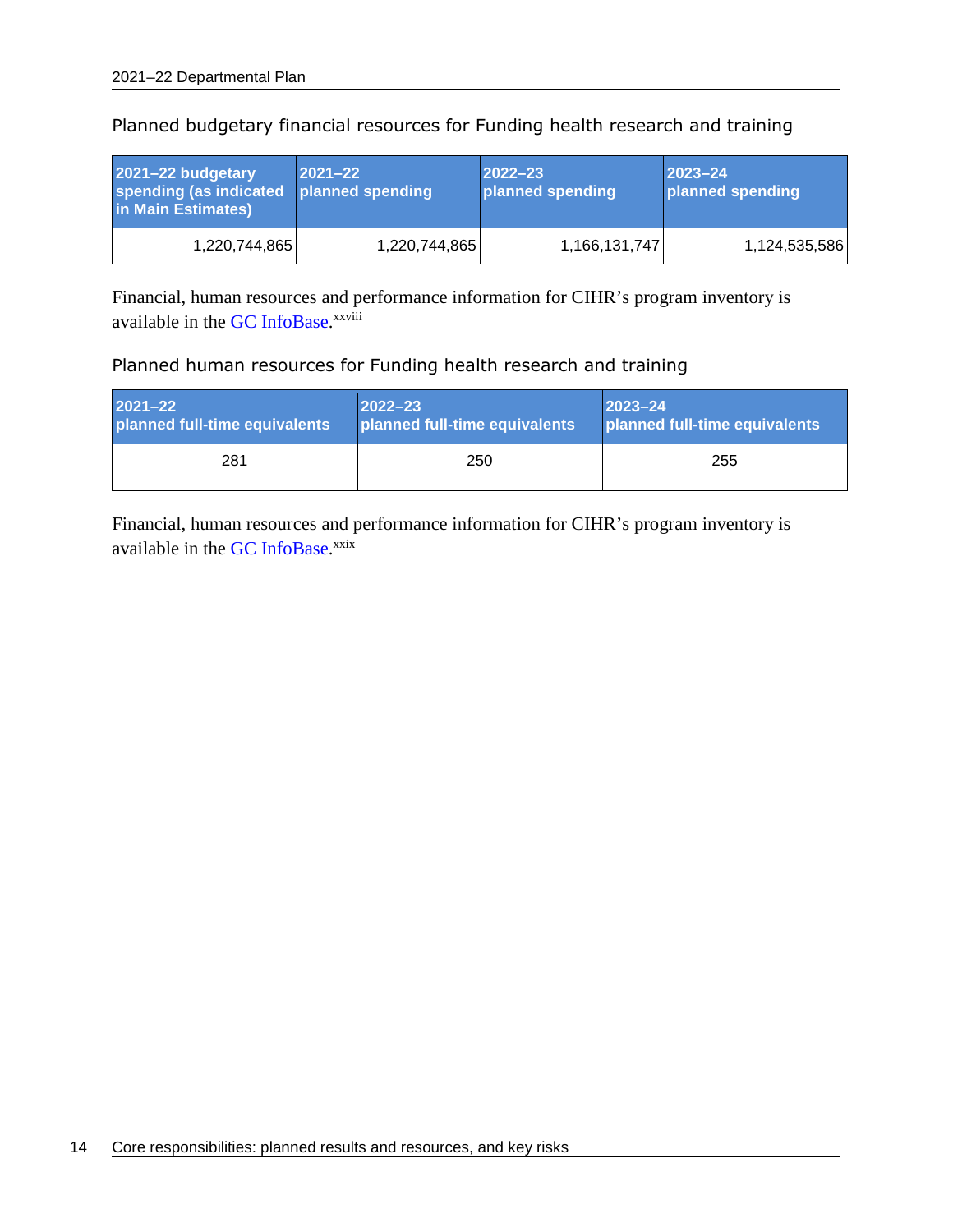# <span id="page-18-0"></span>Internal Services: planned results

## **Description**

Internal Services are those groups of related activities and resources that the federal government considers to be services in support of Programs and/or required to meet corporate obligations of an organization. Internal Services refers to the activities and resources of the 10 distinct services that support Program delivery in the organization, regardless of the Internal Services delivery model in a department. These services are:

- Management and Oversight Services
- ▶ Communications Services
- ▶ Legal Services
- Human Resources Management Services
- Financial Management Services
- **Information Management Services**
- **Information Technology Services**
- Real Property Management Services
- Materiel Management Services
- ▶ Acquisition Management Services

## **Planning highlights**

In order to support the operationalization of the Strategic Plan, in 2021–22, CIHR will implement its annual action plan to continue laying the foundation for implementing a new approach to planning and priority-setting. The interim 2021–22 operational planning process will be the first component of a multi- phased integrated approach to establishing CIHR's priorities and allocating its resources.

While the Government of Canada and CIHR have made critical investments in 2020 that accelerated the availability of high-quality and real-time research evidence to support the national response to the global pandemic, there is a need to further augment the internal systems and practices to rapidly respond to future events.

Within IIR, the Evaluation Unit will support the Tri-Agency evaluation of the Canada Research Chairs (CRC) Program Evaluation, which is being led by SSHRC. The evaluation will assess the impact of this key Tri-Agency initiative to attract and retain a diverse cadre of world-class researchers, to reinforce academic research and training excellence in Canadian post-secondary institutions.

The Evaluation Unit will undertake two evaluations within the TCS Program: the Evaluation of the Banting Postdoctoral Fellowships Program (led by CIHR); and, the Evaluation of the Canada Graduate Scholarships Program (led by NSERC). These evaluations will assess the extent to which these programs are contributing to CIHR and Tri-Agency results related to the support of doctoral and postdoctoral trainees.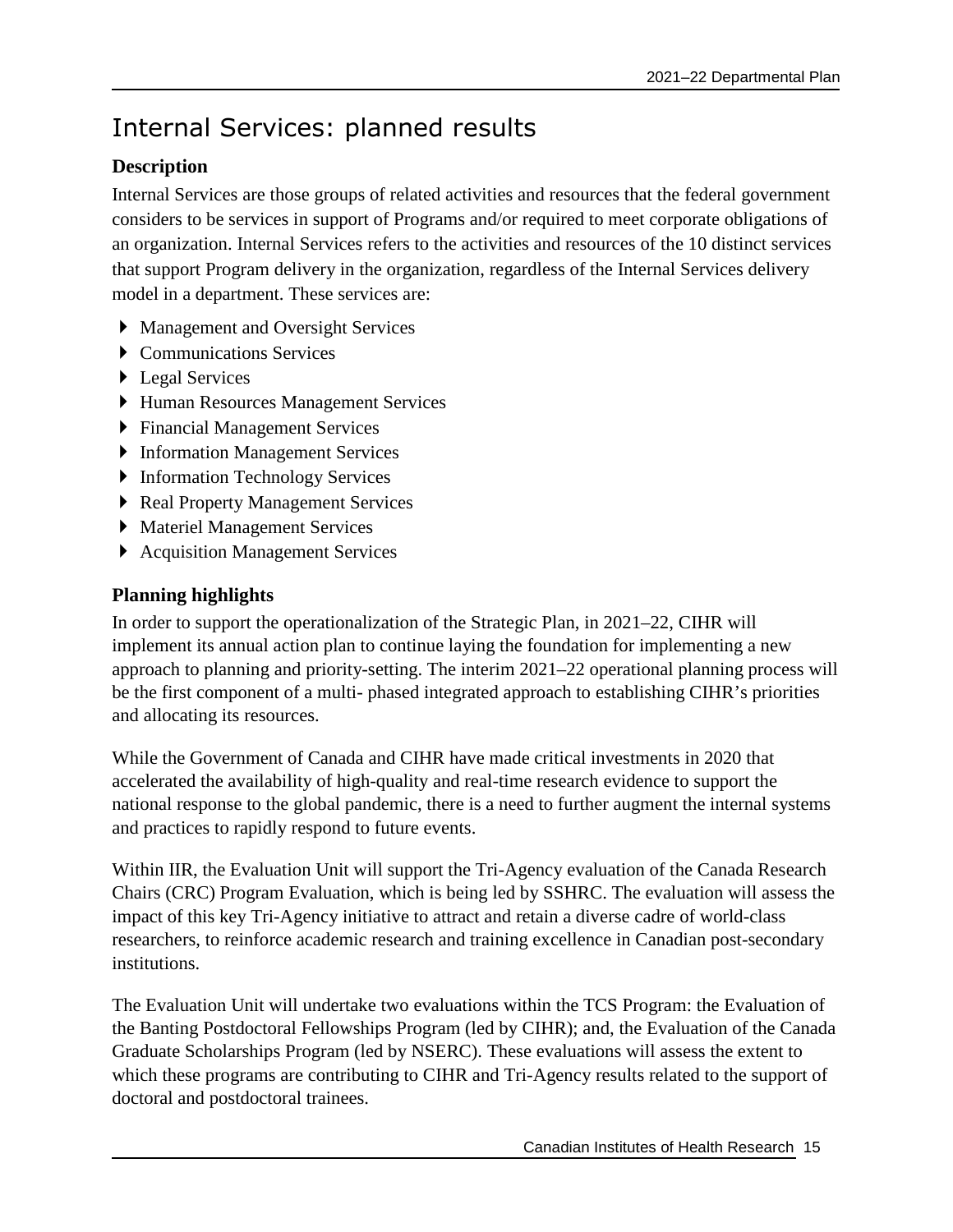For initiatives within the RPA Program, the Evaluation Unit will continue the evaluations of the Antimicrobial Resistance Initiative as well as of the Strategy for Patient-Oriented Research. In addition, evaluations for the following initiatives are planned to begin: the Environments and Health; the Canadian Epigenetics, Environment and Health Research Consortium; and, the Personalized Health, Personalized Medicine and e-Health. These evaluations will assess the extent to which these initiatives have responded to the needs and priorities of Canadians and advanced health knowledge and its application to improve health systems and/or improve health outcomes in their respective priority areas.

| 2021-22 budgetary<br>spending (as indicated<br>in Main Estimates) | $ 2021 - 22 $<br>planned spending | $ 2022 - 23 $<br>planned spending | $2023 - 24$<br>planned spending |
|-------------------------------------------------------------------|-----------------------------------|-----------------------------------|---------------------------------|
| 33,161,665                                                        | 33,161,665                        | 33,413,920                        | 33,375,038                      |

#### Planned budgetary financial resources for Internal Services

#### Planned human resources for Internal Services

| $2021 - 22$                   | $2022 - 23$                   | $ 2023 - 24$                  |
|-------------------------------|-------------------------------|-------------------------------|
| planned full-time equivalents | planned full-time equivalents | planned full-time equivalents |
| 230                           | 210                           | 212                           |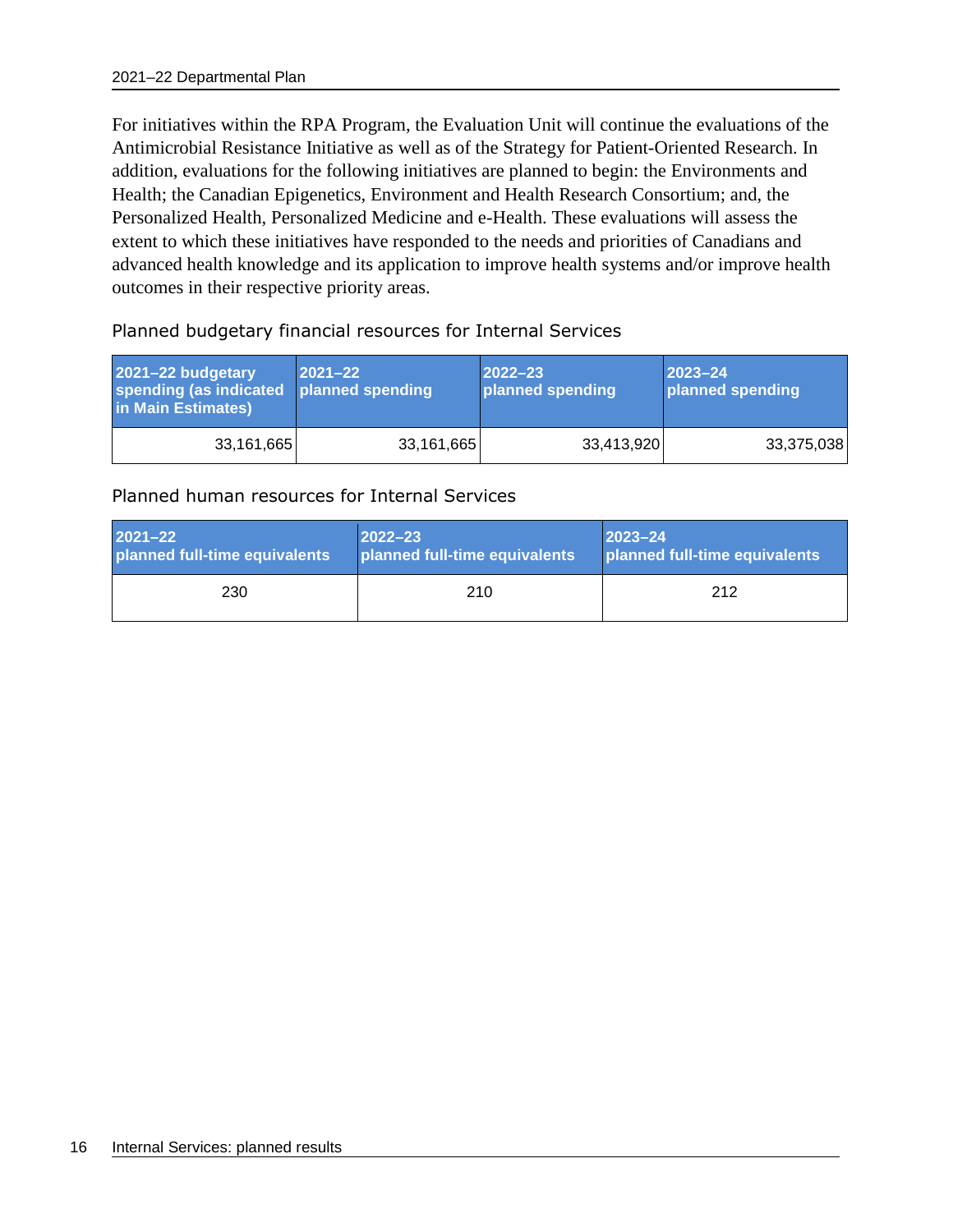# <span id="page-20-0"></span>Spending and human resources

This section provides an overview of CIHR's planned spending and human resources for the next three consecutive fiscal years and compares planned spending for the upcoming year with the current and previous years' actual spending.

# <span id="page-20-1"></span>Planned spending

## Departmental spending 2018–19 to 2023–24

The following graph presents planned (voted and statutory) spending over time.

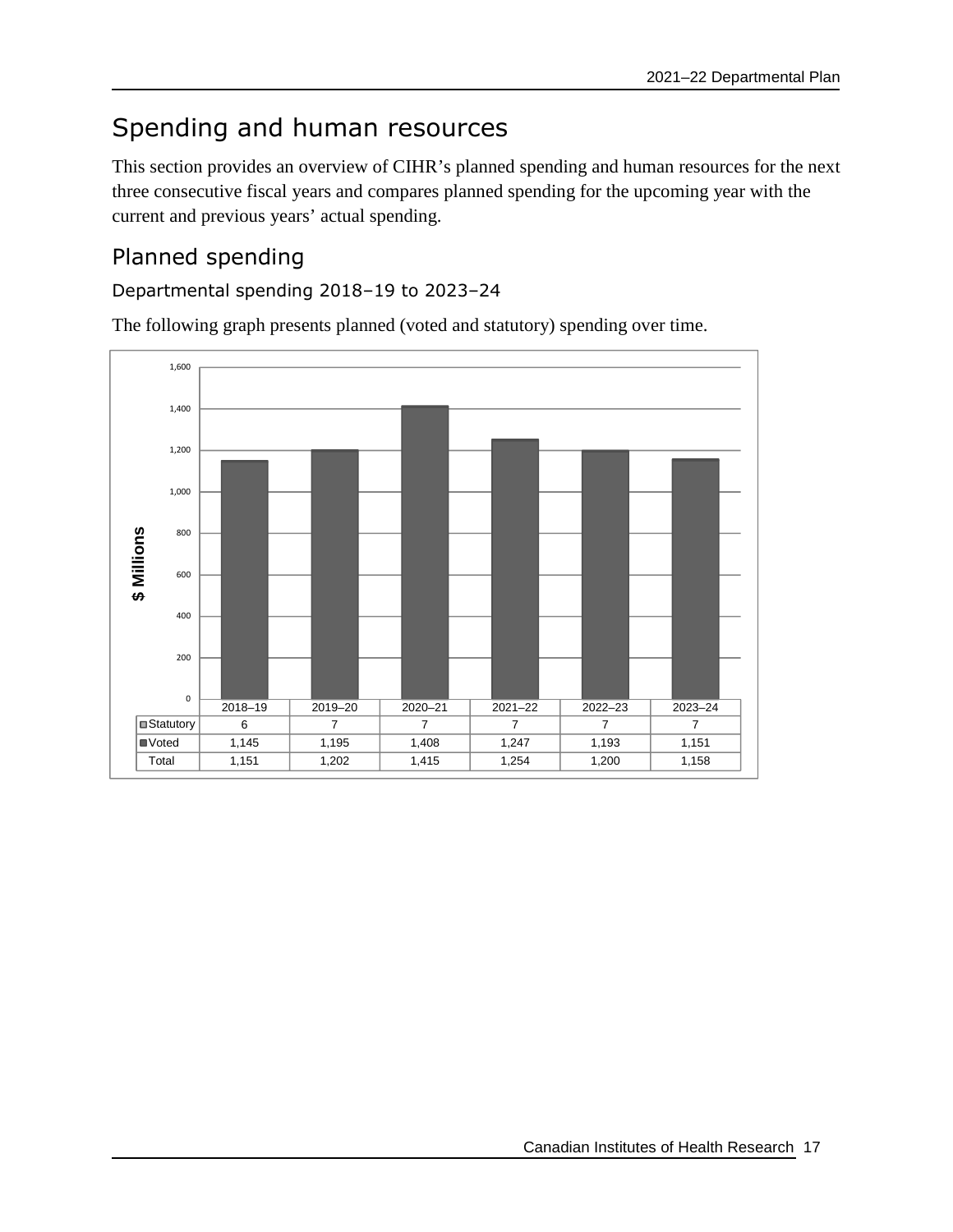## Budgetary planning summary for core responsibilities and Internal Services (dollars)

The following table shows actual, forecast and planned spending for CIHR's core responsibility and to Internal Services for the years relevant to the current planning year.

| <b>Core</b><br>responsibility and<br><b>Internal Services</b> | 2018-19<br>expenditures | 2019-20<br>expenditures | $2020 - 21$<br>forecast<br>spending | $2021 - 22$<br>budgetary<br>spending (as<br>indicated in<br><b>Main</b><br><b>Estimates)</b> | $2021 - 22$<br>planned<br>spending | $2022 - 23$<br><b>planned</b><br>spending | $2023 - 24$<br>planned<br>spending |
|---------------------------------------------------------------|-------------------------|-------------------------|-------------------------------------|----------------------------------------------------------------------------------------------|------------------------------------|-------------------------------------------|------------------------------------|
| <b>Funding Health</b><br>Research and<br>Training             | 1,117,593,924           | 1,168,529,359           | 1,381,697,439                       | 1,220,744,865                                                                                | 1,220,744,865                      | 1,166,131,747                             | 1,124,535,586                      |
| Subtotal                                                      | 1,117,593,924           | 1,168,529,359           | 1,381,697,439                       | 1,220,744,865                                                                                | 1,220,744,865                      | 1,166,131,747                             | 1,124,535,586                      |
| Internal Services                                             | 33,333,203              | 33,521,495              | 33,780,480                          | 33,161,665                                                                                   | 33,161,665                         | 33,413,920                                | 33,375,038                         |
| <b>Total</b>                                                  | 1,150,927,127           | 1,202,050,854           | 1,415,477,919                       | 1,253,906,530                                                                                | 1,253,906,530                      | 1,199,545,667                             | 1,157,910,624                      |

CIHR's planned spending has increased to \$1.4 billion in 2020–21 and is expected to stabilize at approximately \$1.2 billion starting in 2021–22, a spending level similar to actual expenditures in the previous years.

The net variance between 2019–20 and 2020–21 of \$213M is mainly due to the allocation of targeted funding in 2020–21. CIHR received approximately \$197M funding from Parliament and from other federal government departments and agencies as part of the Government of Canada's rapid response to address the health challenges of the COVID-19 pandemic. With this investment, CIHR funded meritorious research grants in areas including social, policy, and medical countermeasures to support Canadian scientists to understand the disease, its spread, and how to mitigate its impact.

The net variance between 2020–21 and 2021–22 of \$161M is mainly due to:

- Decreasing investment of \$181M as a result of the majority of additional funding for COVID-19 research being time-limited in 2020–21 (CIHR also received \$15M from Parliament for medical countermeasures and \$1.5M from the Public Health Agency of Canada in 2021–22);
- Increasing investment of \$19.2M to enhance support for health research announced in Budget 2018;
- Increasing investment of \$2.7M to support the Canada Graduate Scholarship Master's and Doctoral program as well as the Paid Parental Leave coverage announced in Budget 2019.

CIHR's variance in planned spending is also due to the allocation of funding for Tri-Agency programs (in collaboration with its Tri-Agency partners). Funding for these programs impact CIHR's planned spending on an annual basis as CIHR receives time-limited funding following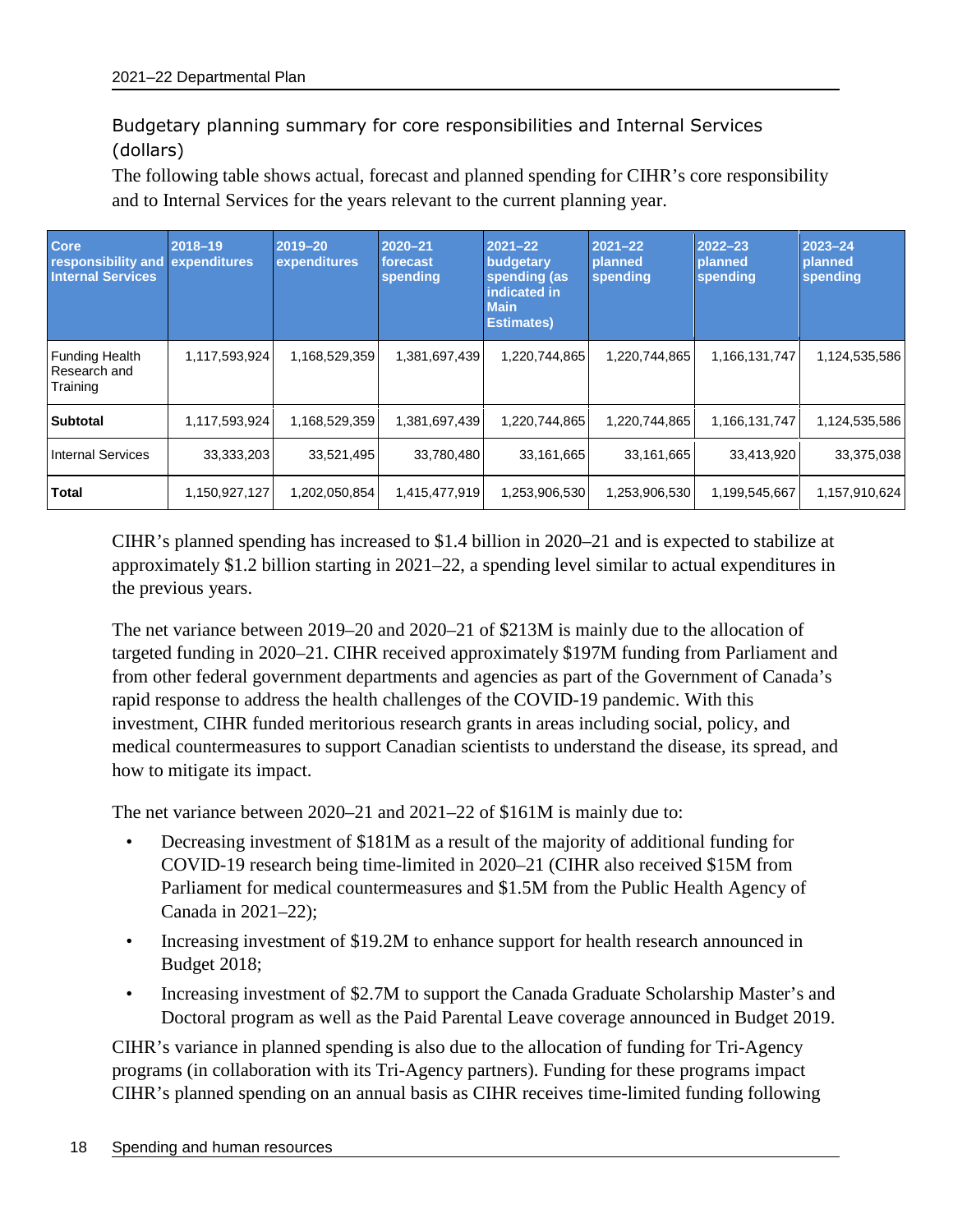each competition which depends on the successful applications' alignment with CIHR's healthrelated mandate.

As noted in Budget 2018, some of the Tri-Agency programs (Business-Led Networks of Centres of Excellence, Centres of Excellence for Commercialization and Research, and Networks of Centres of Excellence) are winding down or consolidated with the associated funding transferred to other federal government departments, which is partly the source of the variance in future years.

Since its inception in 2000, while delivering an increasing number of funding programs and initiatives, CIHR's operating budget has remained extremely lean, representing less than 6% of its total budget.

## <span id="page-22-0"></span>Planned human resources

The following table shows actual, forecast and planned full-time equivalents (FTEs) for CIHR's core responsibility in its departmental results framework and to Internal Services for the years relevant to the current planning year.

| <b>Core responsibility</b><br>and Internal<br><b>Services</b> | 2018-19<br>actual<br>full-time.<br>equivalents | 2019-20<br>actual<br>full-time.<br>equivalents | $2020 - 21$<br>forecast<br>full-time<br>equivalents | $2021 - 22$<br><b>planned</b><br>full-time<br>equivalents | $2022 - 23$<br><b>planned</b><br>full-time<br>equivalents | $2023 - 24$<br><b>planned</b><br>full-time<br>equivalents |
|---------------------------------------------------------------|------------------------------------------------|------------------------------------------------|-----------------------------------------------------|-----------------------------------------------------------|-----------------------------------------------------------|-----------------------------------------------------------|
| <b>Funding Health</b><br>Research and<br>Training             | 229                                            | 252                                            | 271                                                 | 281                                                       | 250                                                       | 255                                                       |
| <b>Subtotal</b>                                               | 229                                            | 252                                            | 271                                                 | 281                                                       | 250                                                       | 255                                                       |
| <b>Internal Services</b>                                      | 232                                            | 240                                            | 231                                                 | 230                                                       | 210                                                       | 212                                                       |
| Total                                                         | 461                                            | 492                                            | 502                                                 | 511                                                       | 460                                                       | 467                                                       |

Human resources planning summary for core responsibilities and Internal Services

The net increase from 2018–19 and 2019–20 is largely attributable to the creation and staffing of new positions to deliver and support programs to enhance health research previously announced in Budget 2018.

In 2019–20, CIHR created temporary positions to lead some key priorities such as the development of its Strategic Plan and related processes for its implementation.

In 2020–21, CIHR created temporary positions ending in 2021–22 to address both the resulting impact of CIHR's role in supporting COVID-19 research and to address immediate operational requirements. These term positions explain the variance between 2021–22 and 2022–23. As CIHR anticipates a lower vacancy rate in future years, planned positions will increase starting in 2023–24.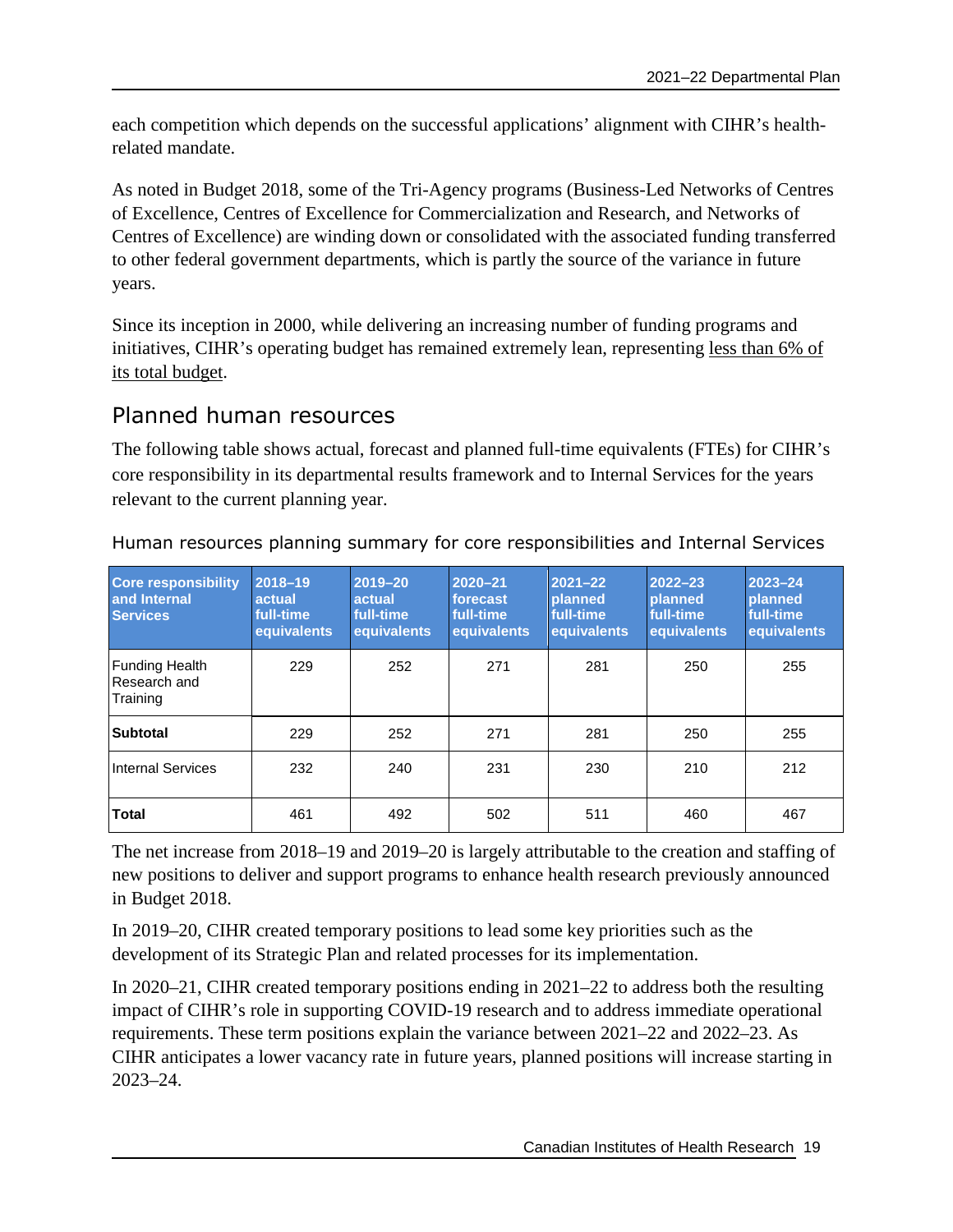# <span id="page-23-0"></span>Estimates by vote

Information on CIHR's organizational appropriations is available in the [2021–22 Main](http://www.tbs-sct.gc.ca/hgw-cgf/finances/pgs-pdg/gepme-pdgbpd/index-eng.asp) [Estimates.](http://www.tbs-sct.gc.ca/hgw-cgf/finances/pgs-pdg/gepme-pdgbpd/index-eng.asp)<sup>[xxx](#page-34-30)</sup>

# <span id="page-23-1"></span>Future-oriented Condensed statement of operations

The future-oriented condensed statement of operations provides an overview of Canadian Institutes of Health Research's operations for 2020–21 to 2021–22.

The amounts for forecast and planned results in this statement of operations were prepared on an accrual basis. The amounts for forecast and planned spending presented in other sections of the Departmental Plan were prepared on an expenditure basis. Amounts may therefore differ.

A more detailed future-oriented statement of operations and associated notes, including a reconciliation of the net cost of operations to the requested authorities, are available on [CIHR's](https://cihr-irsc.gc.ca/e/52294.html)  [website](https://cihr-irsc.gc.ca/e/52294.html).<sup>[xxxi](#page-34-31)</sup>

## Future-oriented Condensed statement of operations for the year ending March 31, 2022 (dollars)

| <b>Financial information</b>                                         | 2020-21 forecast<br><b>results</b> | 2021-22 planned<br><b>results</b> | <b>Difference</b><br>(2021-22 planned<br>results minus<br>2020-21 forecast<br>results) |
|----------------------------------------------------------------------|------------------------------------|-----------------------------------|----------------------------------------------------------------------------------------|
| Total expenses                                                       | 1,427,346                          | 1,263,655                         | (163, 691)                                                                             |
| <b>Total revenues</b>                                                | 2,372                              | 4,259                             | 1,887                                                                                  |
| Net cost of operations<br>before government funding<br>and transfers | 1,424,974                          | 1,259,396                         | (165, 578)                                                                             |

Total expenses include grants and awards payments for health research and training of approximately \$1,349.0M in 2020–21 and \$1,184.2M in 2021–22. The remaining amount of \$78.3M in 2020–21 and \$79.5M in 2020–21 relates to operating expenses such as salaries and goods and services.

Total revenues include funds received from external partners for health research and training, as well as any refunds of prior year grants and awards payments.

2020–21's forecast expenses include increased authorities for grants as part of the government's COVID-19 response. As much of this funding is for fiscal year 2020–21 only, total expenses are currently anticipated to decrease to more typical levels in 2021–22.

Revenues are expected to increase in 2021–22 as a result of forecasted refunds of prior year grants and awards payments. As a result of the extensions of reporting timeframes resulting from COVID-19, delays are expected in refunds of prior year grants from 2020–21 into 2021–22.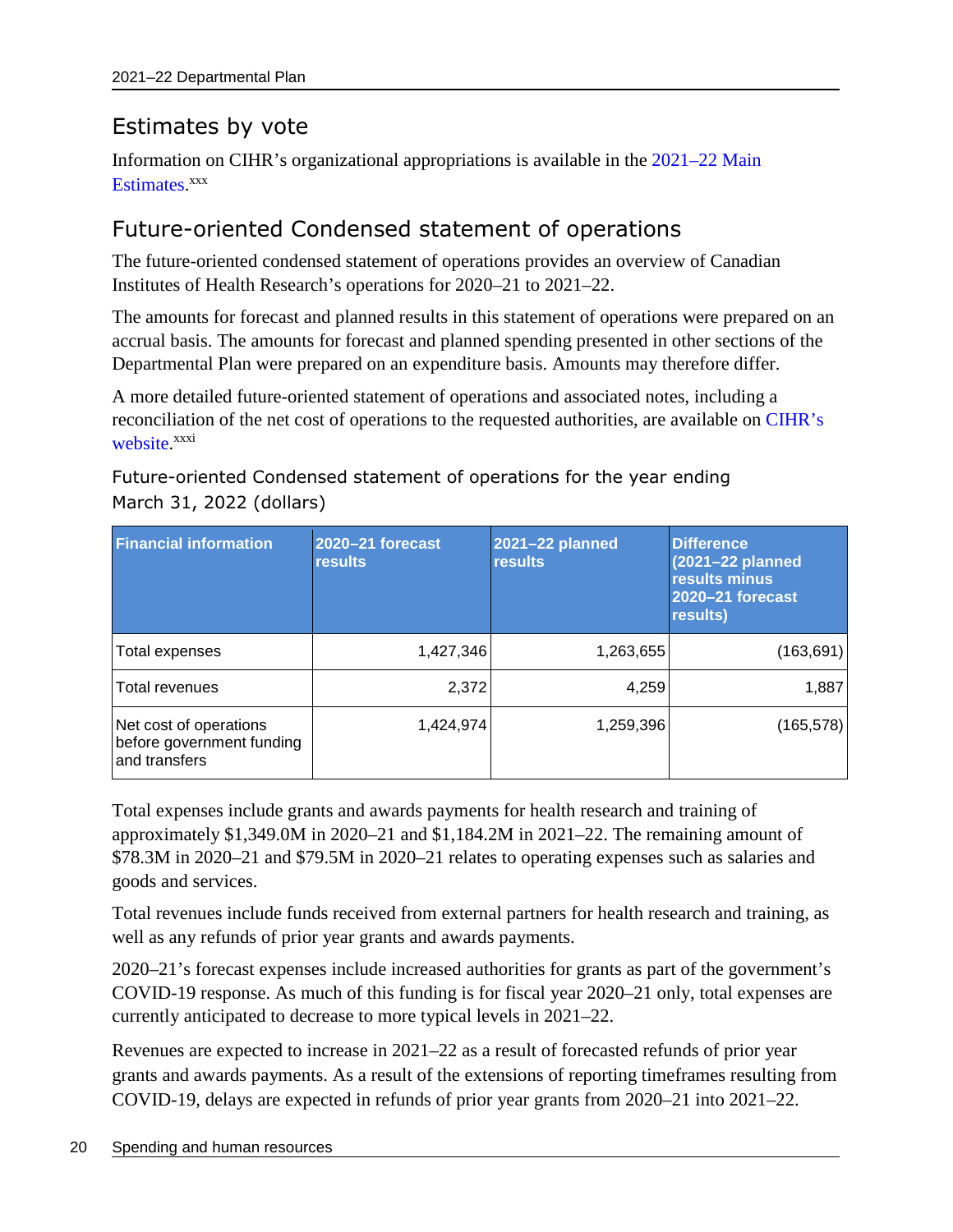# <span id="page-24-0"></span>Corporate information

<span id="page-24-1"></span>Organizational profile

**Appropriate minister(s):** The Honourable Patty Hajdu, P.C., M.P.

**Institutional head:** Dr. Michael J. Strong, President

**Ministerial portfolio:** Health

Enabling instrument(s): *[Canadian Institutes of Health Research Act](http://laws-lois.justice.gc.ca/eng/acts/C-18.1/FullText.html)* <sup>[xxxii](#page-34-32)</sup> (S.C. 2000, c. 6)

**Year of incorporation / commencement:** 2000

# <span id="page-24-2"></span>Raison d'être, mandate and role: who we are and what we do

"Raison d'être, mandate and role: who we are and what we do" is available on [CIHR's](https://cihr-irsc.gc.ca/e/52273.html) [website.](https://cihr-irsc.gc.ca/e/52273.html)<sup>[xxxiii](#page-34-33)</sup>

For more information on the department's organizational mandate letter commitments, see the ["Minister's mandate letter"](https://pm.gc.ca/en/mandate-letters/2019/12/13/minister-health-mandate-letter). [xxxiv](#page-34-34)

# <span id="page-24-3"></span>Operating context

<span id="page-24-4"></span>Information on the operating context is available on [CIHR's website.](https://cihr-irsc.gc.ca/e/52286.html)<sup>[xxxv](#page-34-35)</sup>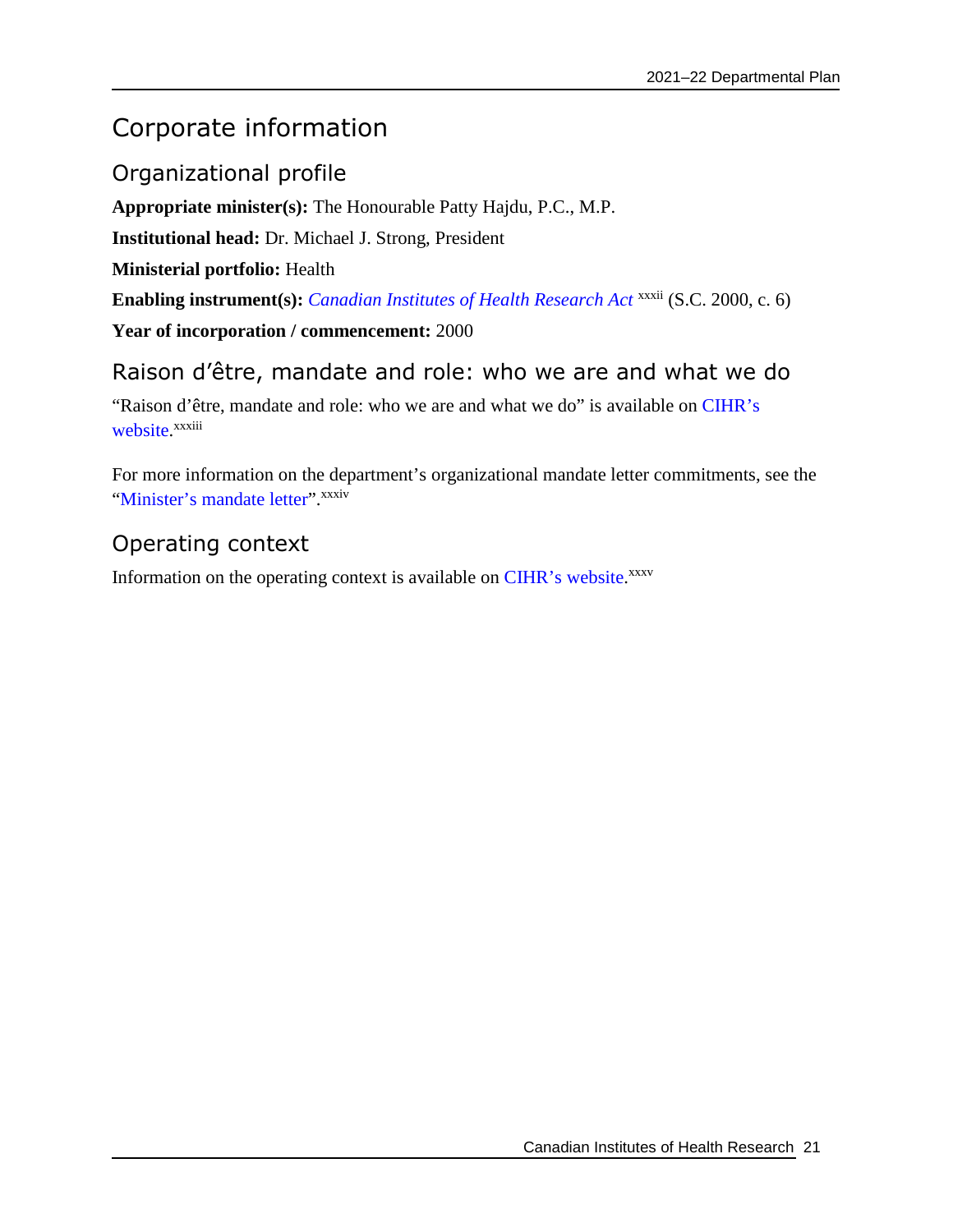# Reporting framework

CIHR's approved departmental results framework and program inventory for 2021–22 are as follows.

|                                                                            | Core Responsibility: Funding Health Research and Training                                                                                                                                                                                                  |
|----------------------------------------------------------------------------|------------------------------------------------------------------------------------------------------------------------------------------------------------------------------------------------------------------------------------------------------------|
| Departmental<br>Results: Canada's<br>health research is<br>internationally | Indicator: Canada's rank among the Organization for Economic Co-<br>operation and Development (OECD) nations on the citation score of<br>related health research publications<br>Indicator: % of funded research involving international<br>collaborations |
| competitive                                                                | Indicator: Number of research projects funded jointly by CIHR and<br>(an) international partner(s)                                                                                                                                                         |
| Departmental<br>Departmental Results Framework<br>Results: Canada's        | Indicator: Percentage of newly funded recipients who self-<br>identify as women                                                                                                                                                                            |
| health research                                                            | Indicator: Percentage of newly funded recipients who self-<br>identify as visible minorities                                                                                                                                                               |
| capacity is<br>strengthened                                                | Indicator: Percentage of newly funded recipients who self-<br>identify as Indigenous peoples                                                                                                                                                               |
|                                                                            | Indicator: Percentage of newly funded recipients who self-<br>identify as persons with disabilities                                                                                                                                                        |
|                                                                            | Indicator: % of research that addresses sex or gender considerations                                                                                                                                                                                       |
|                                                                            | Indicator: % of research investments addressing Indigenous health                                                                                                                                                                                          |
|                                                                            | Indicator: Percentage of funded research trainees reporting using<br>their research knowledge in their current position                                                                                                                                    |
| Departmental                                                               | Indicator: Partner funding for research projects                                                                                                                                                                                                           |
| Results: Canada's<br>health research is used                               | Indicator: Percentage of CIHR funded research cited in patents                                                                                                                                                                                             |
|                                                                            | Indicator: Percentage of federal health documents citing CIHR<br>funded research                                                                                                                                                                           |
|                                                                            | Indicator: Percentage of grants reporting stakeholder involvement in<br>the research process                                                                                                                                                               |
|                                                                            | Indicator: % of research contributing to improving health for<br>Canadians                                                                                                                                                                                 |

| Program<br>Inventory | Program: Investigator-Initiated Research |
|----------------------|------------------------------------------|
|                      | Program: Training and Career Support     |
|                      | Program: Research in Priority Areas      |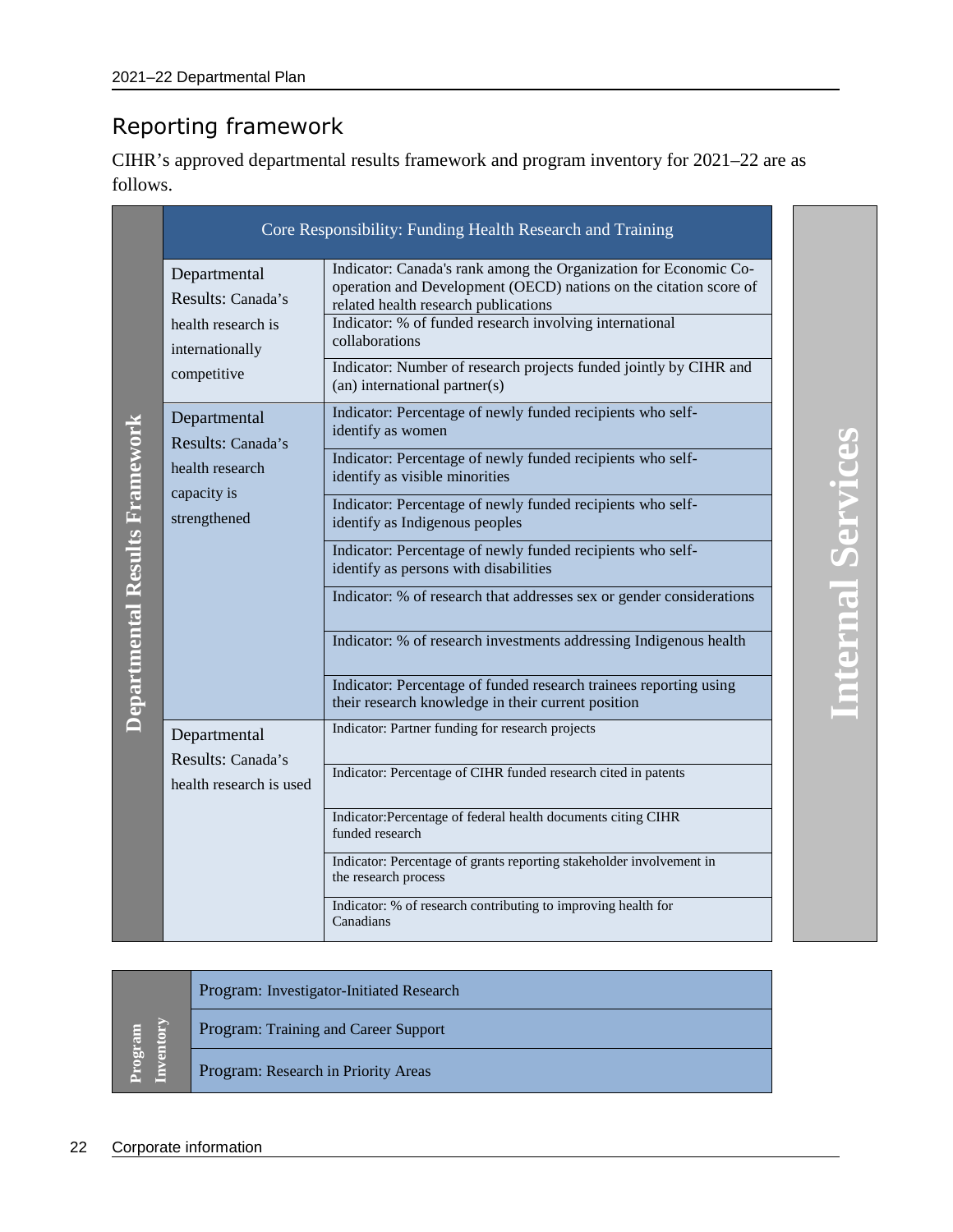| <b>Structure</b>           | $2020 - 21$                                           | $2021 - 22$                                           | <b>Change</b> | <b>Reason for</b><br>change |
|----------------------------|-------------------------------------------------------|-------------------------------------------------------|---------------|-----------------------------|
| <b>Core responsibility</b> | <b>Funding Health</b><br><b>Research and Training</b> | <b>Funding Health</b><br><b>Research and Training</b> | No change     | Not applicable              |
| Program                    | Investigator-Initiated<br>Research                    | Investigator-Initiated<br>Research                    | No change     | Not applicable              |
| Program                    | <b>Training and Career</b><br>Support                 | <b>Training and Career</b><br>Support                 | No change     | Not applicable              |
| Program                    | <b>Research in Priority</b><br>Areas                  | Research in Priority<br>Areas                         | No change     | Not applicable              |

Changes to the approved reporting framework since 2020–21\*

\* Note: In 2020–21 CIHR amended the indicators of the Departmental Results. For more details see the notes section of the Planned results for Funding health research and training table.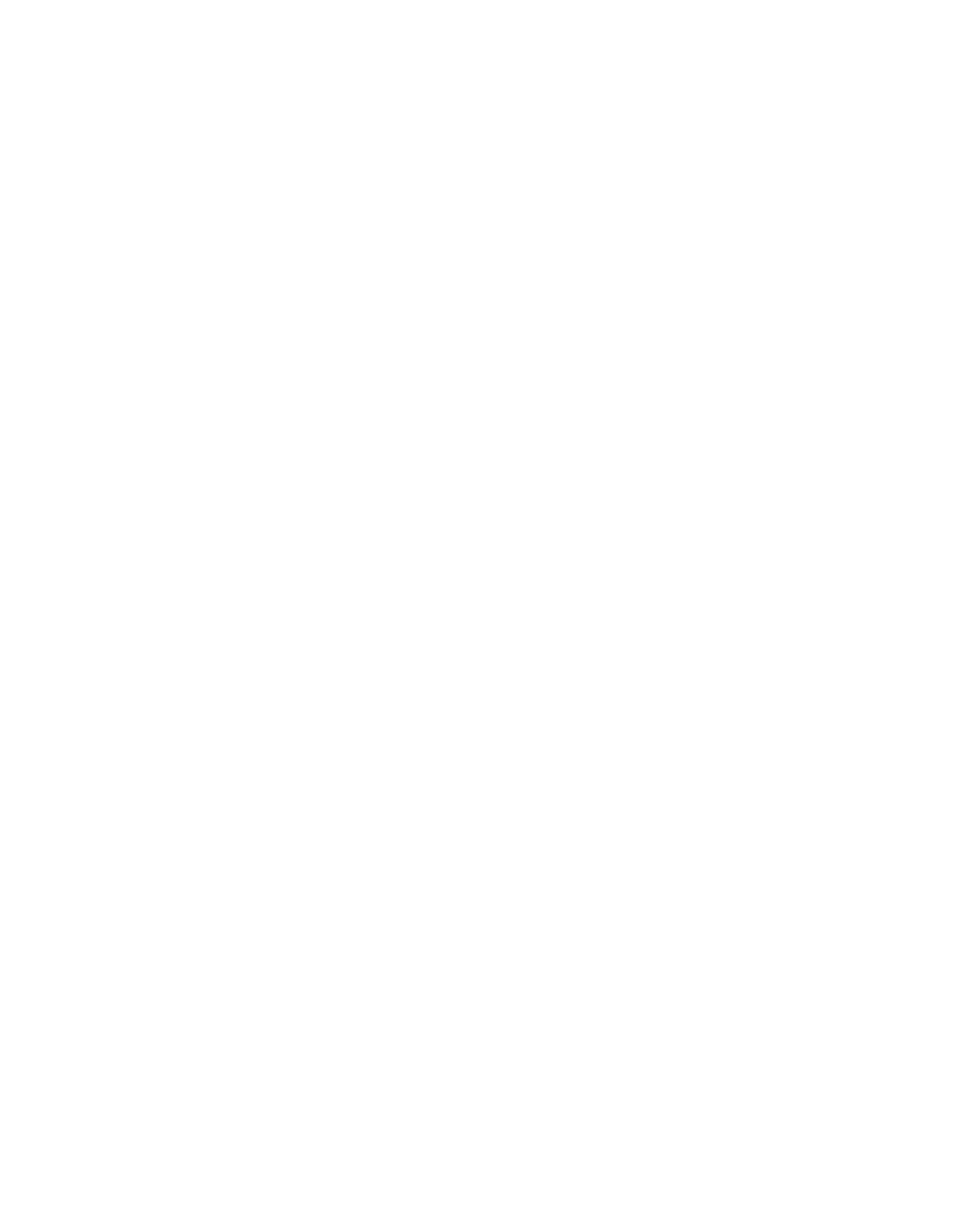# <span id="page-28-0"></span>Supporting information on the program inventory

Supporting information on planned expenditures, human resources, and results related to CIHR's program inventory is available in the [GC InfoBase](https://www.tbs-sct.gc.ca/ems-sgd/edb-bdd/index-eng.html).<sup>[xxxvi](#page-34-36)</sup>

# <span id="page-28-1"></span>Supplementary information tables

The following supplementary information tables are available on [CIHR's website:](https://cihr-irsc.gc.ca/e/52271.html) [xxxvii](#page-34-37)

- Departmental Sustainable Development Strategy
- <span id="page-28-2"></span>Details on transfer payment programs
- Gender-based analysis plus

# Federal tax expenditures

CIHR's Departmental Plan does not include information on tax expenditures that relate to its planned results for 2021–22.

Tax expenditures are the responsibility of the Minister of Finance, and the Department of Finance Canada publishes cost estimates and projections for government-wide tax expenditures each year in the [Report on Federal Tax Expenditures](https://www.canada.ca/en/department-finance/services/publications/federal-tax-expenditures.html).<sup>[xxxviii](#page-34-38)</sup> This report provides detailed information on tax expenditures, including objectives, historical background and references to related federal spending programs, as well as evaluations, research papers and gender-based analysis. The tax measures presented in this report are solely the responsibility of the Minister of Finance.

# <span id="page-28-3"></span>Organizational contact information

### **Mailing address**

Canadian Institutes of Health Research 160 Elgin Street, 9th Floor Address Locator 4809A Ottawa, Ontario K1A 0W9

**Telephone:** 613-954-1968 **Toll Free:** 1-888-603-4178 **Fax:** 613-954-1800 **Email:** [support-soutien@cihr-irsc.gc.ca](mailto:support-soutien@cihr-irsc.gc.ca) **Website(s):** [www.cihr-irsc.gc.ca](http://www.cihr-irsc.gc.ca/)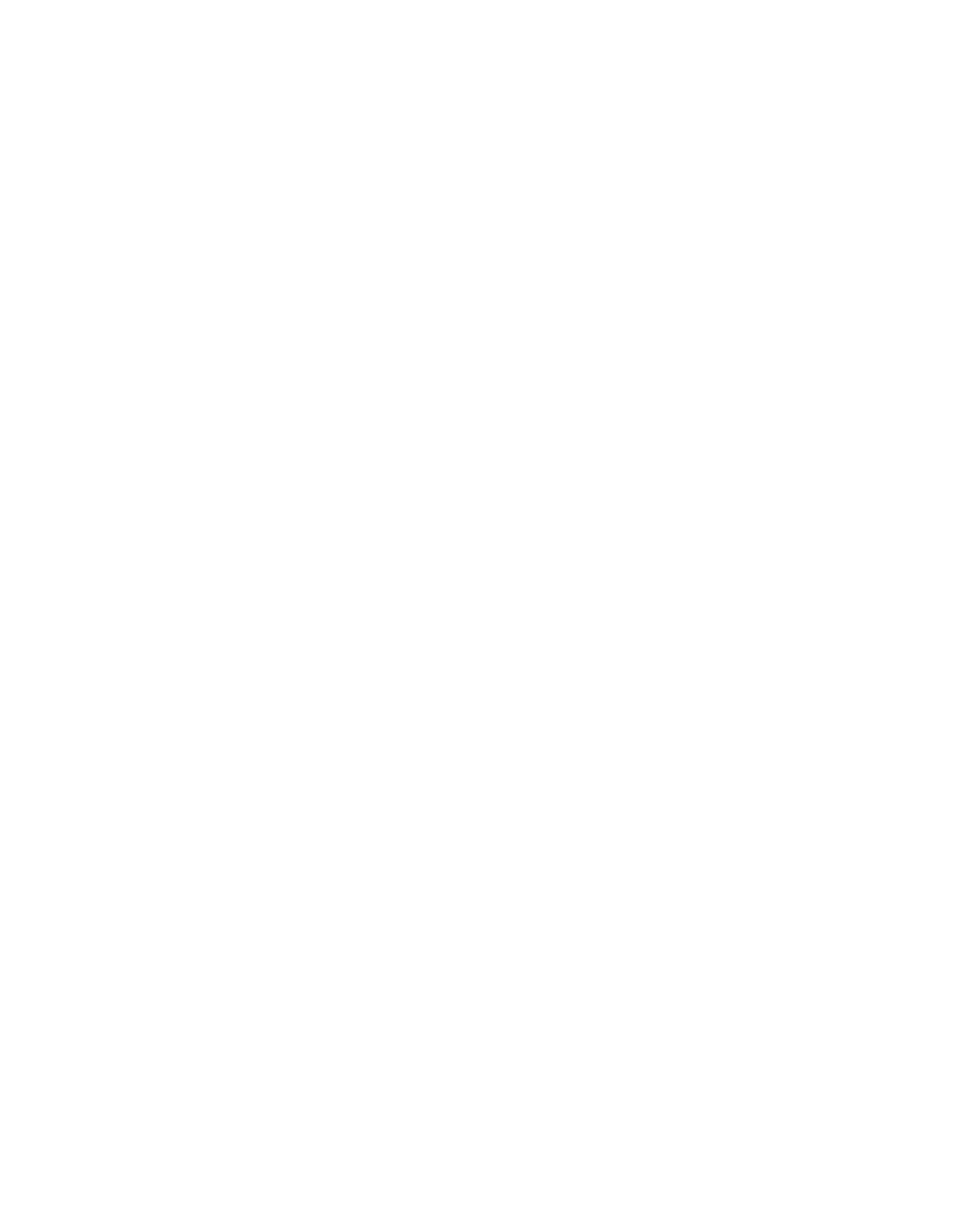# <span id="page-30-0"></span>Appendix: definitions

## **appropriation (crédit)**

Any authority of Parliament to pay money out of the Consolidated Revenue Fund.

### **budgetary expenditures (dépenses budgétaires)**

Operating and capital expenditures; transfer payments to other levels of government, organizations or individuals; and payments to Crown corporations.

### **core responsibility (responsabilité essentielle)**

An enduring function or role performed by a department. The intentions of the department with respect to a core responsibility are reflected in one or more related departmental results that the department seeks to contribute to or influence.

### **Departmental Plan (plan ministériel)**

A report on the plans and expected performance of a department over a 3-year period. Departmental Plans are tabled in Parliament each spring.

### **departmental priority (priorité ministérielle)**

A plan or project that a department has chosen to focus and report on during the planning period. Departmental priorities represent the things that are most important or what must be done first to support the achievement of the desired departmental results.

### **departmental result (résultat ministériel)**

A consequence or outcome that a department seeks to achieve. A departmental result is often outside departments' immediate control, but it should be influenced by program-level outcomes.

### **departmental result indicator (indicateur de résultat ministériel)**

A factor or variable that provides a valid and reliable means to measure or describe progress on a departmental result.

### **departmental results framework (cadre ministériel des résultats)**

A framework that consists of the department's core responsibilities, departmental results and departmental result indicators.

### **Departmental Results Report (rapport sur les résultats ministériels)**

A report on a department's actual accomplishments against the plans, priorities and expected results set out in the corresponding Departmental Plan.

### **experimentation (expérimentation)**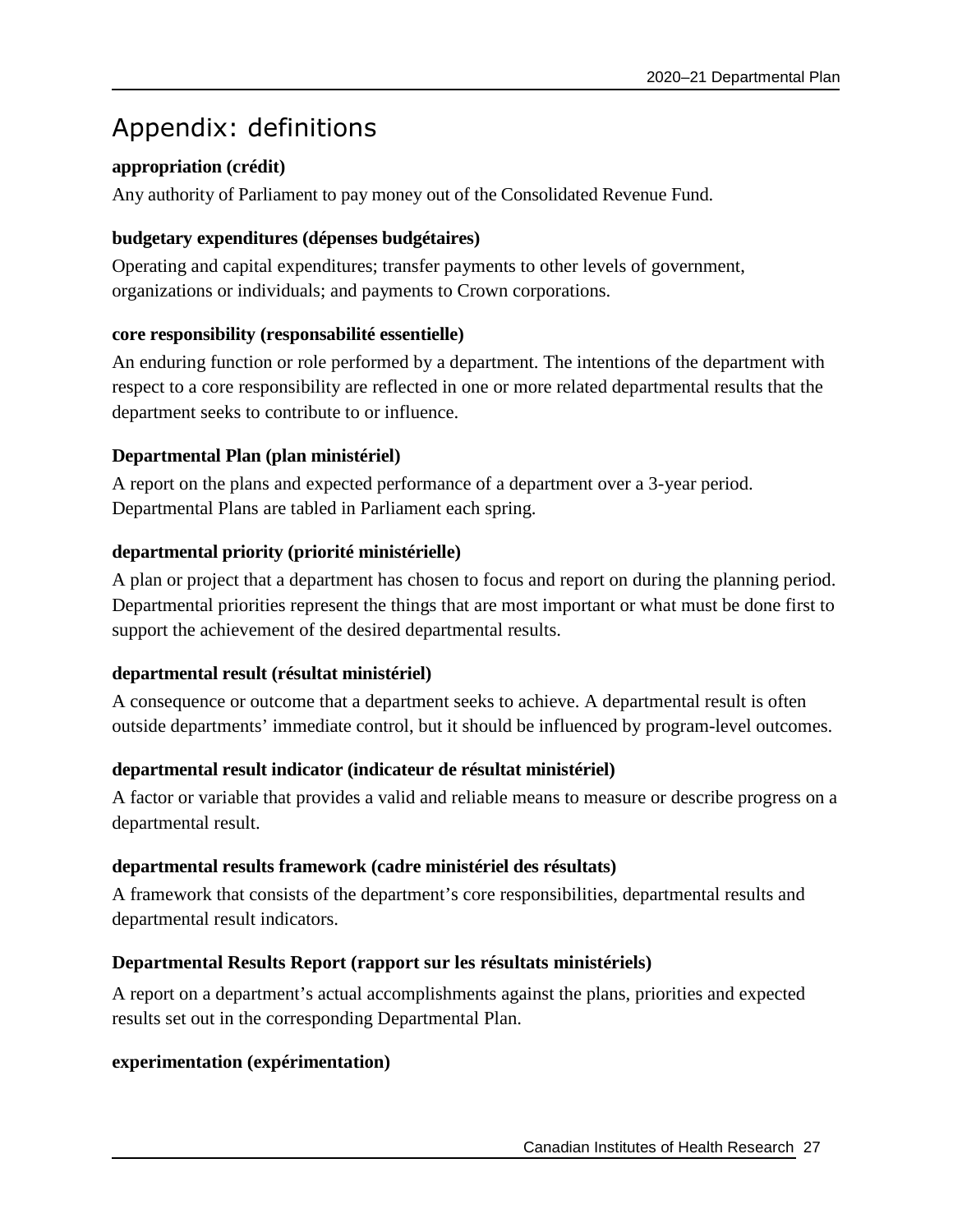The conducting of activities that seek to first explore, then test and compare, the effects and impacts of policies and interventions in order to inform evidence-based decision-making, and improve outcomes for Canadians, by learning what works and what doesn't. Experimentation is related to, but distinct form innovation (the trying of new things), because it involves a rigorous comparison of results. For example, using a new website to communicate with Canadians can be an innovation; systematically testing the new website against existing outreach tools or an old website to see which one leads to more engagement, is experimentation.

### **full-time equivalent (équivalent temps plein)**

A measure of the extent to which an employee represents a full person-year charge against a departmental budget. Full-time equivalents are calculated as a ratio of assigned hours of work to scheduled hours of work. Scheduled hours of work are set out in collective agreements.

### **gender-based analysis plus (GBA+) (analyse comparative entre les sexes plus [ACS+])**

An analytical process used to assess how diverse groups of women, men and gender-diverse people experience policies, programs and services based on multiple factors including race, ethnicity, religion, age, and mental or physical disability.

#### **government-wide priorities (priorités pangouvernementales)**

For the purpose of the 2021–22 Departmental Plan, government-wide priorities refers to those high-level themes outlining the government's agenda in the 2020 Speech from the Throne, namely: Protecting Canadians from COVID-19; Helping Canadians through the pandemic; Building back better – a resiliency agenda for the middle class; The Canada we're fighting for.

### **horizontal initiative (initiative horizontale)**

An initiative in which two or more federal organizations are given funding to pursue a shared outcome, often linked to a government priority.

#### **non-budgetary expenditures (dépenses non budgétaires)**

Net outlays and receipts related to loans, investments and advances, which change the composition of the financial assets of the Government of Canada.

#### **performance (rendement)**

What an organization did with its resources to achieve its results, how well those results compare to what the organization intended to achieve, and how well lessons learned have been identified.

### **performance indicator (indicateur de rendement)**

A qualitative or quantitative means of measuring an output or outcome, with the intention of gauging the performance of an organization, program, policy or initiative respecting expected results.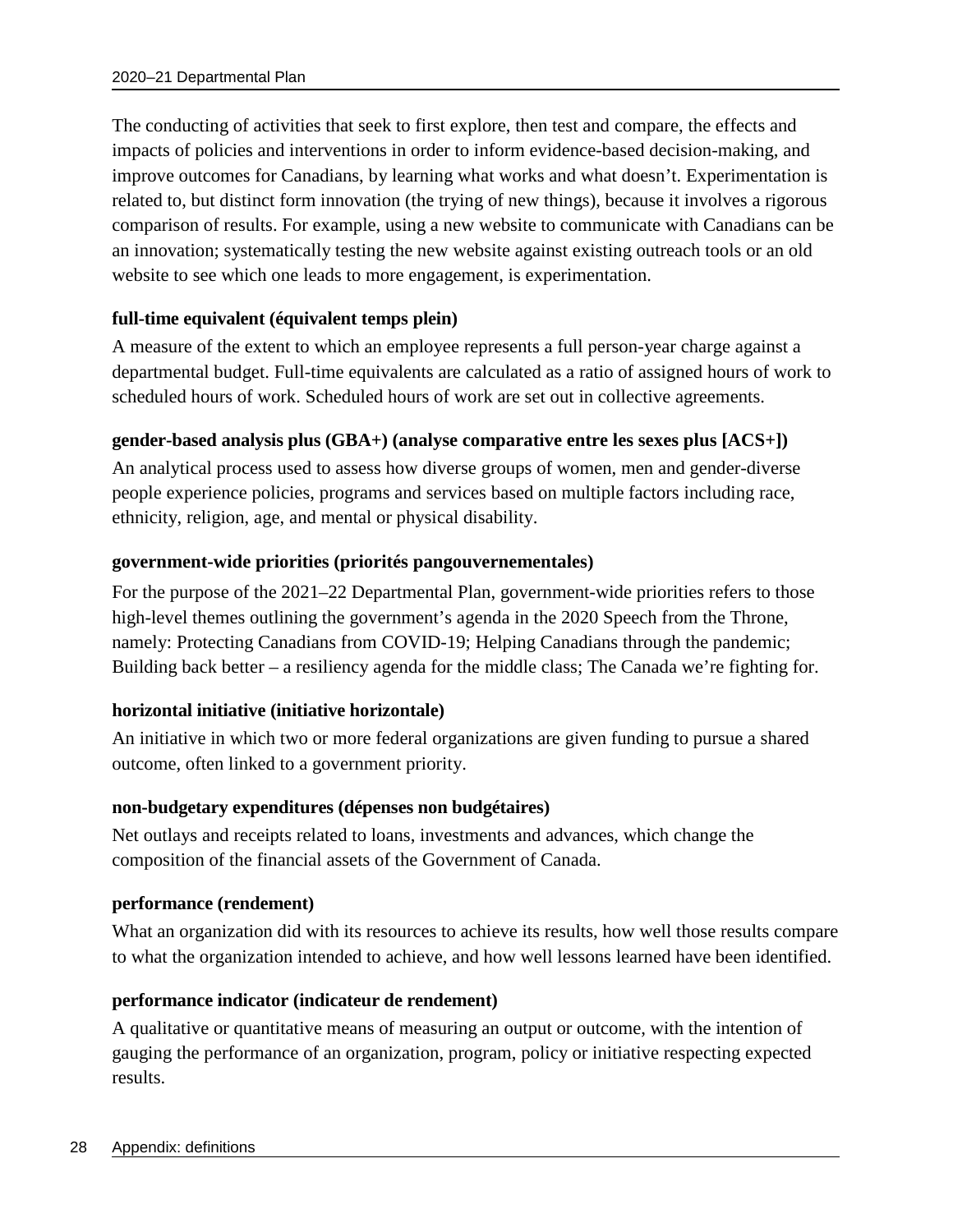### **performance reporting (production de rapports sur le rendement)**

The process of communicating evidence-based performance information. Performance reporting supports decision-making, accountability and transparency.

### **plan (plan)**

The articulation of strategic choices, which provides information on how an organization intends to achieve its priorities and associated results. Generally a plan will explain the logic behind the strategies chosen and tend to focus on actions that lead up to the expected result.

### **planned spending (dépenses prévues)**

For Departmental Plans and Departmental Results Reports, planned spending refers to those amounts presented in the Main Estimates.

A department is expected to be aware of the authorities that it has sought and received. The determination of planned spending is a departmental responsibility, and departments must be able to defend the expenditure and accrual numbers presented in their Departmental Plans and Departmental Results Reports.

### **program (programme)**

Individual or groups of services, activities or combinations thereof that are managed together within the department and focus on a specific set of outputs, outcomes or service levels.

### **program inventory (répertoire des programmes)**

Identifies all of the department's programs and describes how resources are organized to contribute to the department's core responsibilities and results.

### **result (résultat)**

An external consequence attributed, in part, to an organization, policy, program or initiative. Results are not within the control of a single organization, policy, program or initiative; instead they are within the area of the organization's influence.

### **statutory expenditures (dépenses législatives)**

Expenditures that Parliament has approved through legislation other than appropriation acts. The legislation sets out the purpose of the expenditures and the terms and conditions under which they may be made.

### **strategic outcome (résultat stratégique)**

A long-term and enduring benefit to Canadians that is linked to the organization's mandate, vision and core functions.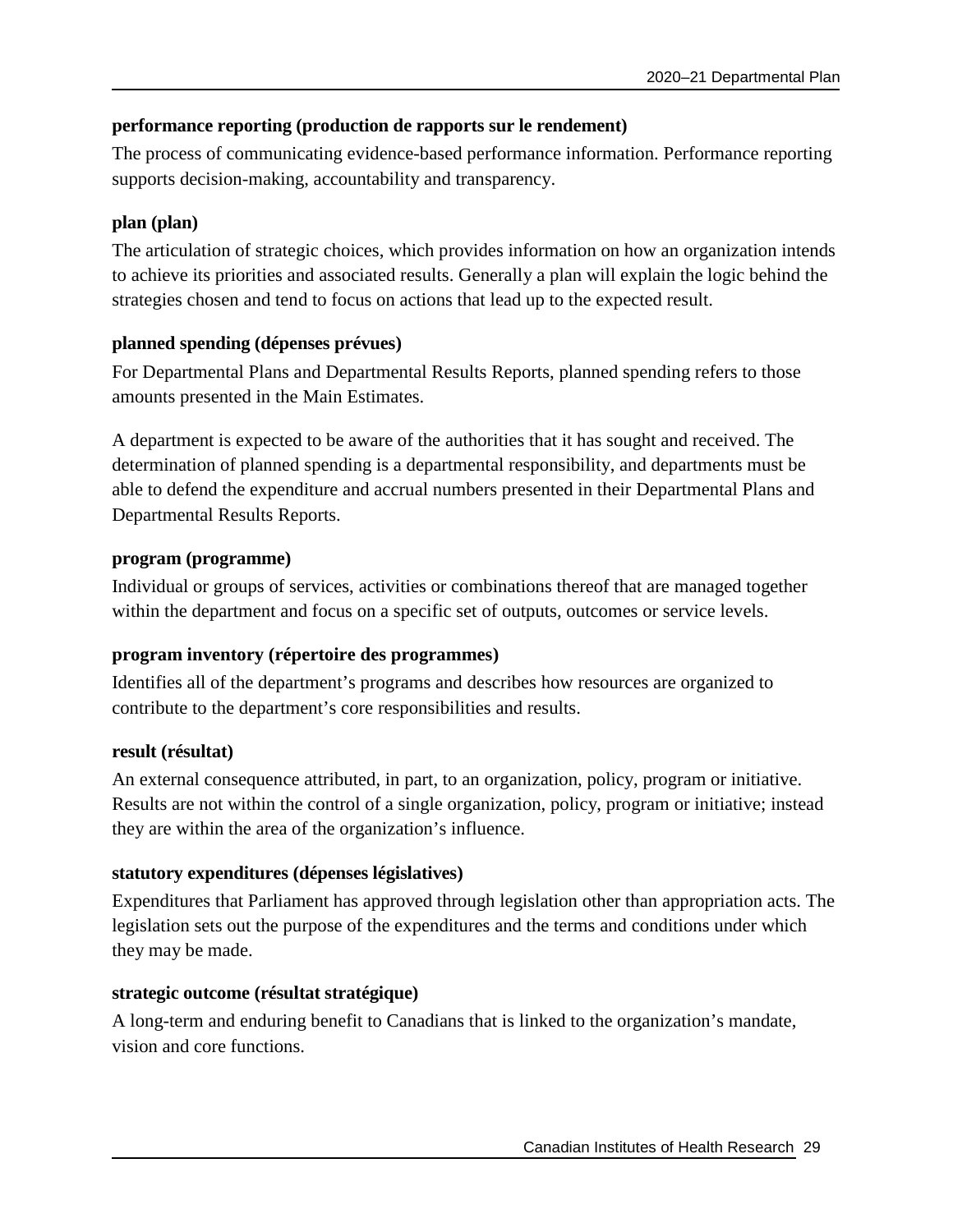#### **target (cible)**

A measurable performance or success level that an organization, program or initiative plans to achieve within a specified time period. Targets can be either quantitative or qualitative.

#### **voted expenditures (dépenses votées)**

Expenditures that Parliament approves annually through an Appropriation Act. The vote wording becomes the governing conditions under which these expenditures may be made.